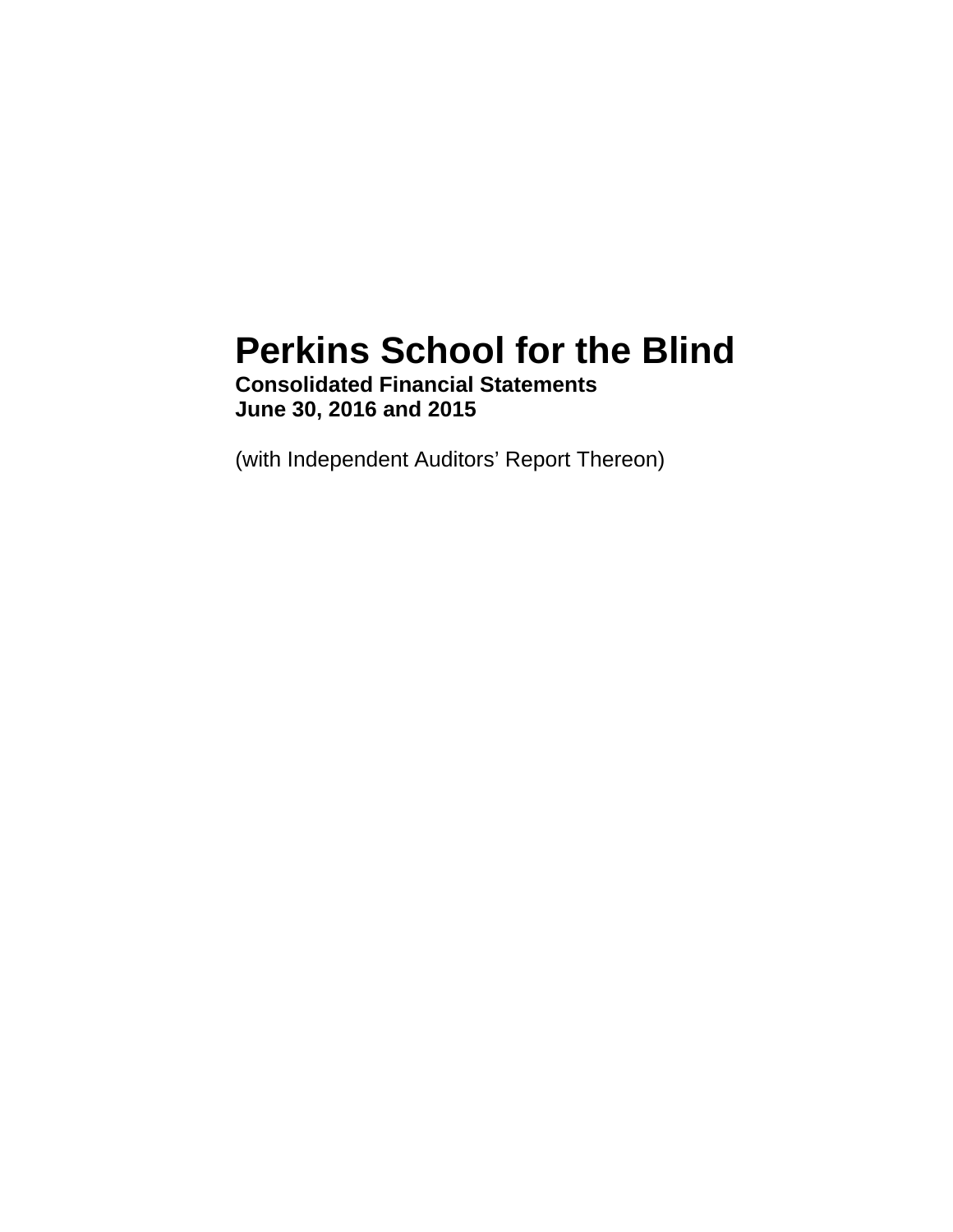### **Page(s)**

| <b>Consolidated Financial Statements</b> |  |
|------------------------------------------|--|
|                                          |  |
|                                          |  |
|                                          |  |
|                                          |  |
|                                          |  |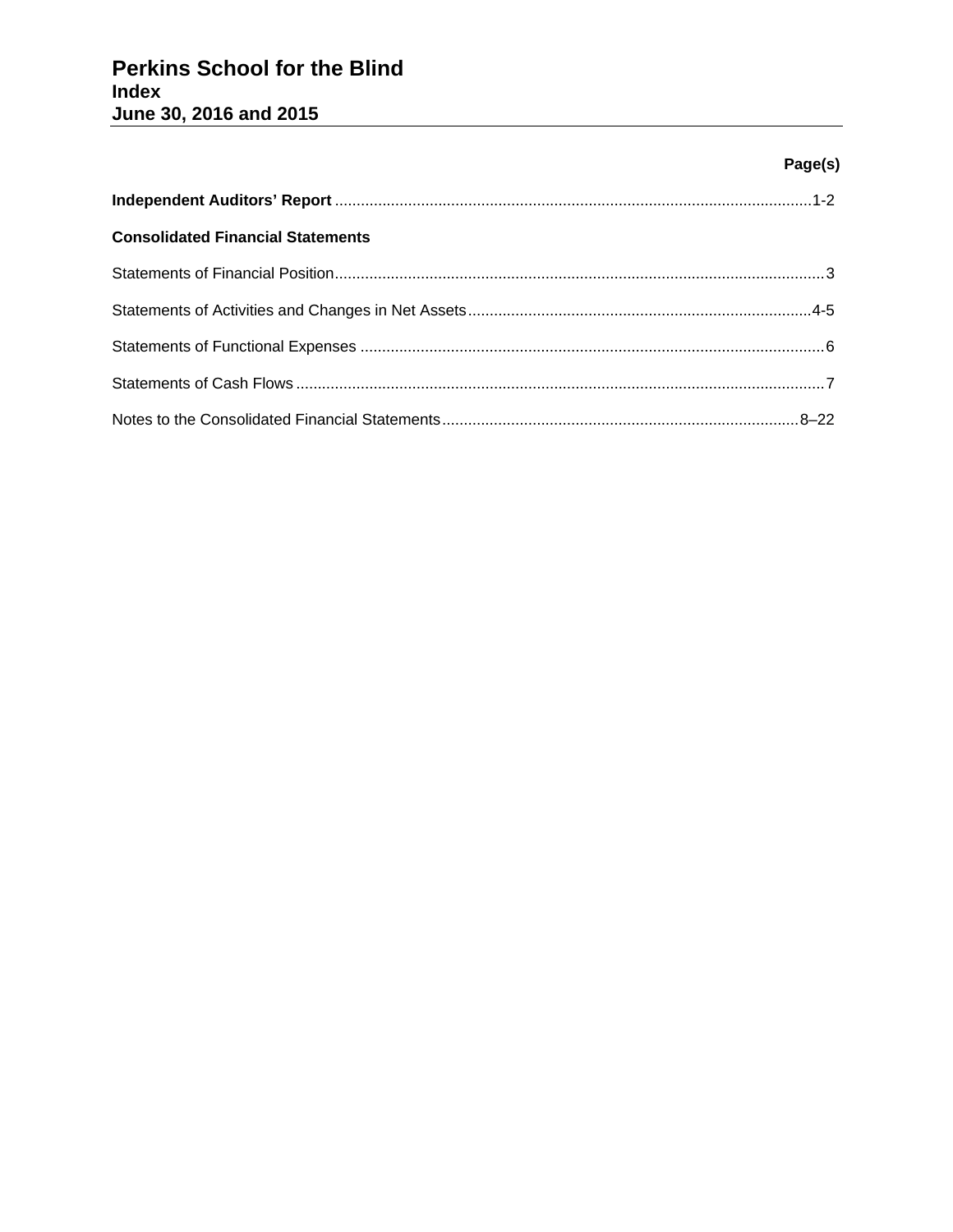

KPMG LLP Two Financial Center 60 South Street Boston, MA 02111

#### **Independent Auditors' Report**

The Board of Trustees Perkins School for the Blind:

#### **Report on the Financial Statements**

We have audited the accompanying consolidated financial statements of Perkins School for the Blind and its subsidiaries (the School), which comprise the consolidated statement of financial position as of June 30, 2016 and 2015, and the related consolidated statements of activities, functional expenses and cash flows for the years then ended, and the related notes to the consolidated financial statements.

#### *Management's Responsibility for the Financial Statements*

Management is responsible for the preparation and fair presentation of these consolidated financial statements in accordance with U.S. generally accepted accounting principles; this includes the design, implementation, and maintenance of internal control relevant to the preparation and fair presentation of consolidated financial statements that are free from material misstatement, whether due to fraud or error.

#### *Auditors' Responsibility*

Our responsibility is to express an opinion on these consolidated financial statements based on our audits. We conducted our audits in accordance with auditing standards generally accepted in the United States of America. Those standards require that we plan and perform the audit to obtain reasonable assurance about whether the consolidated financial statements are free from material misstatement.

An audit involves performing procedures to obtain audit evidence about the amounts and disclosures in the consolidated financial statements. The procedures selected depend on the auditors' judgment, including the assessment of the risks of material misstatement of the consolidated financial statements, whether due to fraud or error. In making those risk assessments, the auditor considers internal control relevant to the entity's preparation and fair presentation of the consolidated financial statements in order to design audit procedures that are appropriate in the circumstances, but not for the purpose of expressing an opinion on the effectiveness of the entity's internal control. Accordingly, we express no such opinion. An audit also includes evaluating the appropriateness of accounting policies used and the reasonableness of significant accounting estimates made by management, as well as evaluating the overall presentation of the consolidated financial statements.

We believe that the audit evidence we have obtained is sufficient and appropriate to provide a basis for our audit opinion.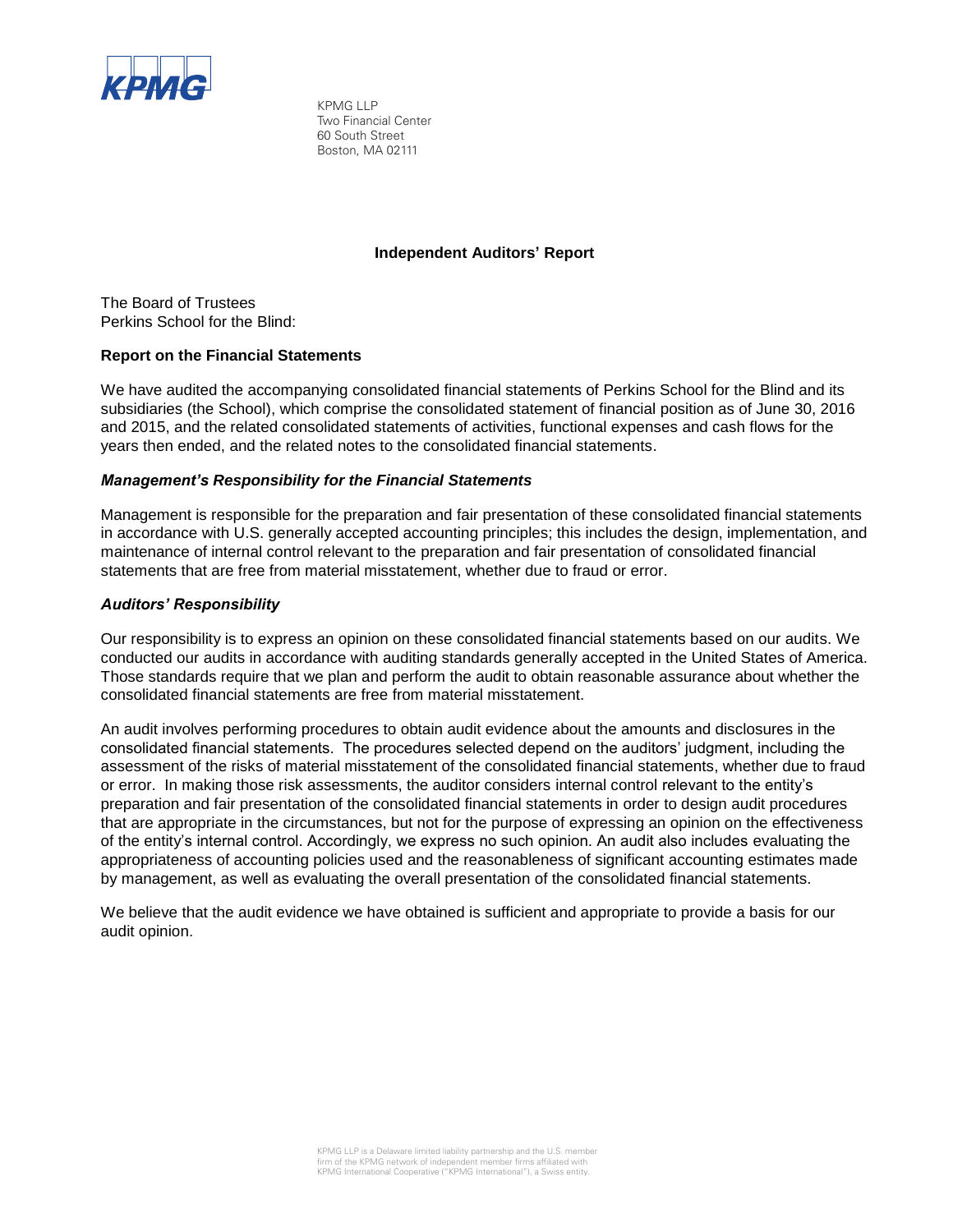

#### *Opinion*

In our opinion, the consolidated financial statements referred to above present fairly, in all material respects, the consolidated financial position of the School as of June 30, 2016 and 2015, and the changes in its net assets and its cash flows for the years then ended in accordance with U.S. generally accepted accounting principles.



November 8, 2016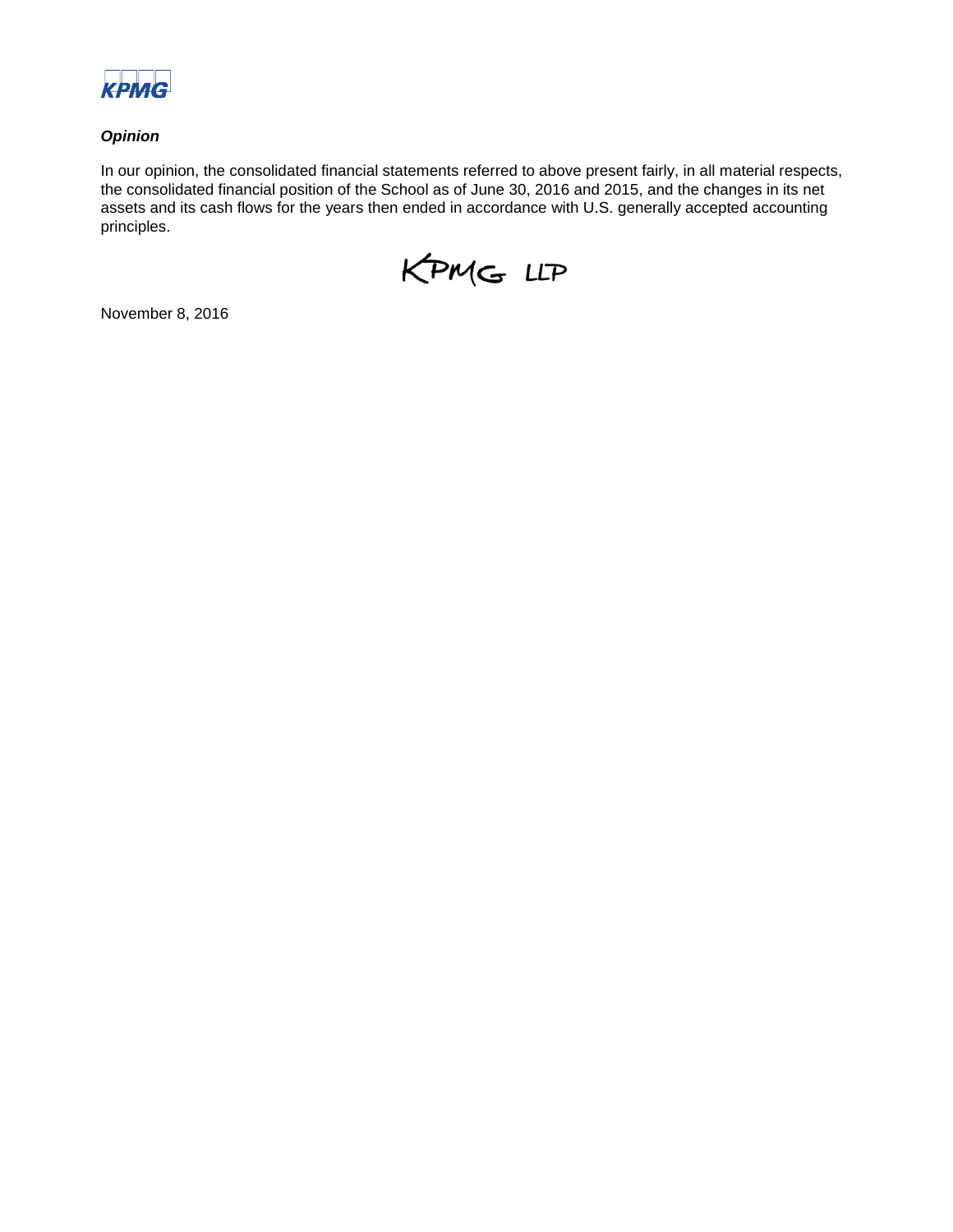# **Perkins School for the Blind Consolidated Statements of Financial Position June 30, 2016 and 2015**

|                                                                 | 2016              | 2015                |
|-----------------------------------------------------------------|-------------------|---------------------|
| <b>Assets</b>                                                   |                   |                     |
| Cash                                                            | \$<br>3,559,950   | \$<br>3,119,260     |
| Accounts receivable, net of reserves of \$165,000 and \$339,637 |                   |                     |
| for 2016 and 2015, respectively                                 | 5,468,621         | 5,130,119           |
| Grants receivable                                               | 1,720,329         | 2,099,437           |
| Pledges receivable, net (Note 3)                                | 1,615,997         | 2,405,083           |
| Prepaid and other assets                                        | 1,751,613         | 1,732,614           |
| Inventory, net (Note 4)                                         | 4,652,130         | 4,624,368           |
| Investments (Note 5)                                            | 258,097,164       | 275,666,276         |
| Assets held by outside trusts (Note 2)                          | 8,845,718         | 12,788,820          |
| Fixed assets, net (Note 8)                                      | 66,722,369        | 69,612,358          |
| Total assets                                                    | 352,433,891       | \$<br>377, 178, 335 |
| <b>Liabilities and Net Assets</b>                               |                   |                     |
| Accounts payable and accrued liabilities                        | \$<br>8,003,522   | \$<br>8,106,622     |
| Bond payable (Note 10)                                          | 27,427,338        | 27,948,475          |
| Asset retirement obligation                                     | 1,500,620         | 1,621,285           |
| <b>Total liabilities</b>                                        | 36,931,480        | 37,676,382          |
|                                                                 |                   |                     |
| Unrestricted net assets                                         | \$<br>174,297,369 | \$<br>186,615,573   |
| Temporarily restricted net assets (Note 6)                      | 66,737,619        | 78,039,527          |
| Permanently restricted net assets (Note 6)                      | 74,467,423        | 74,846,853          |
| Total net assets                                                | 315,502,411       | 339,501,953         |
| Total liabilities and net assets                                | 352,433,891       | \$<br>377, 178, 335 |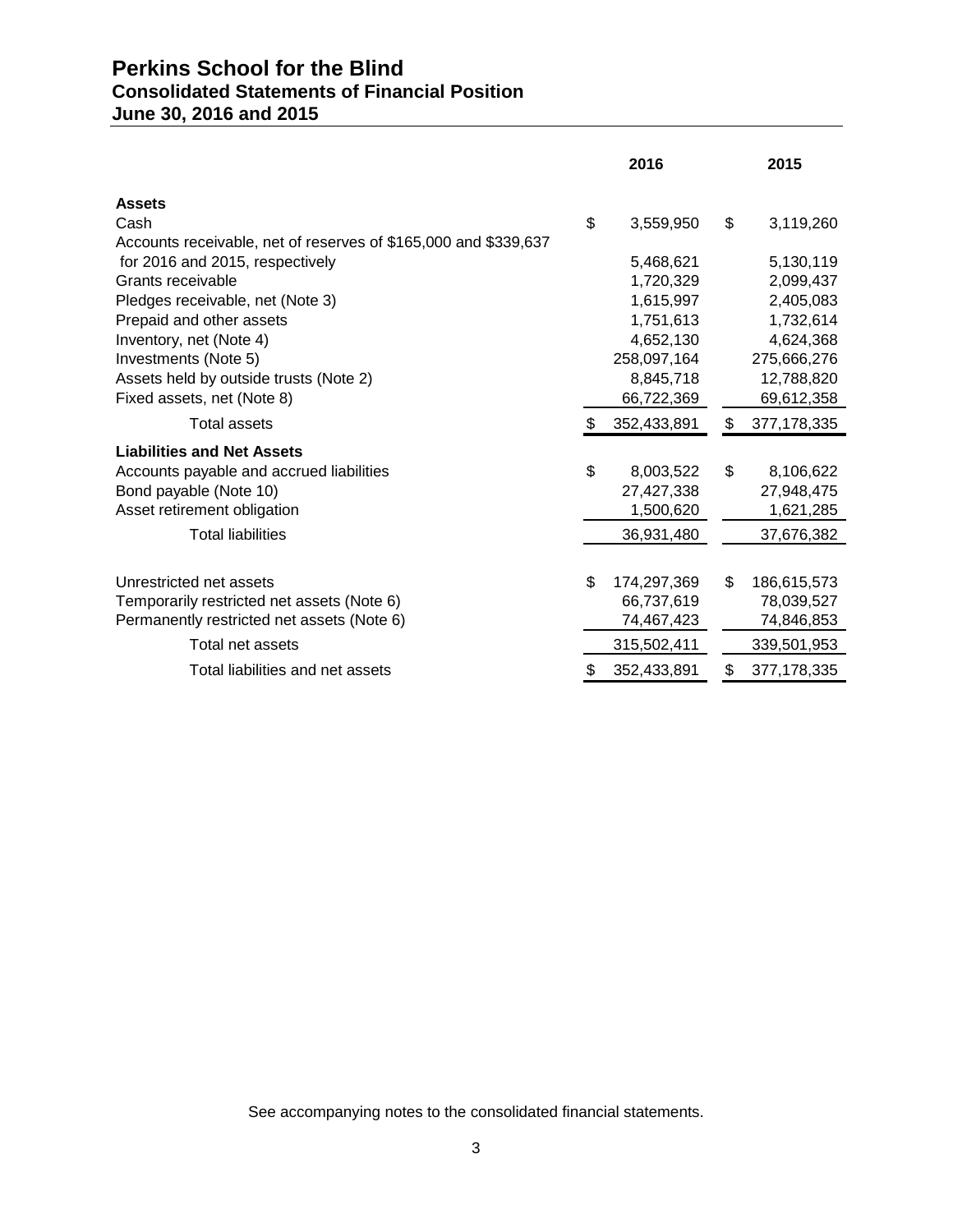# **Perkins School for the Blind Consolidated Statement of Activities and Changes in Net Assets**

# **Year Ended June 30, 2016**

|                                                     | <b>Unrestricted</b> | Temporarily<br><b>Restricted</b> | Permanently<br><b>Restricted</b> | 2016<br><b>Total</b> |  |
|-----------------------------------------------------|---------------------|----------------------------------|----------------------------------|----------------------|--|
| Operating                                           |                     |                                  |                                  |                      |  |
| Revenues and other support                          |                     |                                  |                                  |                      |  |
| Tuition                                             | \$<br>30,285,517    | \$                               | \$                               | \$<br>30,285,517     |  |
| Income from outside trusts                          | 429,860             |                                  |                                  | 429,860              |  |
| Library services                                    | 2,736,120           |                                  |                                  | 2,736,120            |  |
| Private grants                                      | 1,900,384           |                                  |                                  | 1,900,384            |  |
| Government revenue                                  | 6,335,706           |                                  |                                  | 6,335,706            |  |
| Annual donations                                    | 3,401,388           | 2,247,389                        |                                  | 5,648,777            |  |
| Sale of materials for the blind                     | 8,293,584           |                                  |                                  | 8,293,584            |  |
| Other revenues                                      | 1,361,469           |                                  |                                  | 1,361,469            |  |
| Total operating revenues                            | 54,744,028          | 2,247,389                        |                                  | 56,991,417           |  |
| Endowment return utilized                           | 13,464,543          |                                  |                                  | 13,464,543           |  |
| Net assets released from restrictions and transfers | 2,765,377           | (2,765,377)                      |                                  |                      |  |
| Total operating revenues and other support          | 70,973,948          | (517, 988)                       |                                  | 70,455,960           |  |
| <b>Expenses</b><br>Program expense                  |                     |                                  |                                  |                      |  |
| Educational programs                                | 37,833,253          |                                  |                                  | 37,833,253           |  |
| Supporting services                                 | 20,561,759          |                                  |                                  | 20,561,759           |  |
| Administration                                      | 9,914,659           |                                  |                                  | 9,914,659            |  |
| Fundraising                                         | 4,418,405           |                                  |                                  | 4,418,405            |  |
| Total operating expenses                            | 72,728,076          |                                  |                                  | 72,728,076           |  |
| Change in net assets from operating activities      | (1,754,128)         | (517, 988)                       |                                  | (2,272,116)          |  |
| Nonoperating                                        |                     |                                  |                                  |                      |  |
| Net investment return                               | (4,364,740)         | (4, 187, 072)                    | 71,737                           | (8,480,075)          |  |
| Endowment return utilized                           | (6,891,636)         | (6,572,907)                      |                                  | (13, 464, 543)       |  |
| Gifts and legacies                                  | 727,812             |                                  | 66,835                           | 794,647              |  |
| Change in value of split interest agreements        | (35, 512)           | (23, 941)                        | (518,002)                        | (577, 455)           |  |
| Change in net assets from nonoperating activities   | (10, 564, 076)      | (10, 783, 920)                   | (379, 430)                       | (21, 727, 426)       |  |
| Total change in net assets                          | (12, 318, 204)      | (11, 301, 908)                   | (379, 430)                       | (23,999,542)         |  |
| <b>Net assets</b>                                   |                     |                                  |                                  |                      |  |
| Beginning of year                                   | 186,615,573         | 78,039,527                       | 74,846,853                       | 339,501,953          |  |
| End of year                                         | \$<br>174,297,369   | \$<br>66,737,619                 | \$<br>74,467,423                 | \$<br>315,502,411    |  |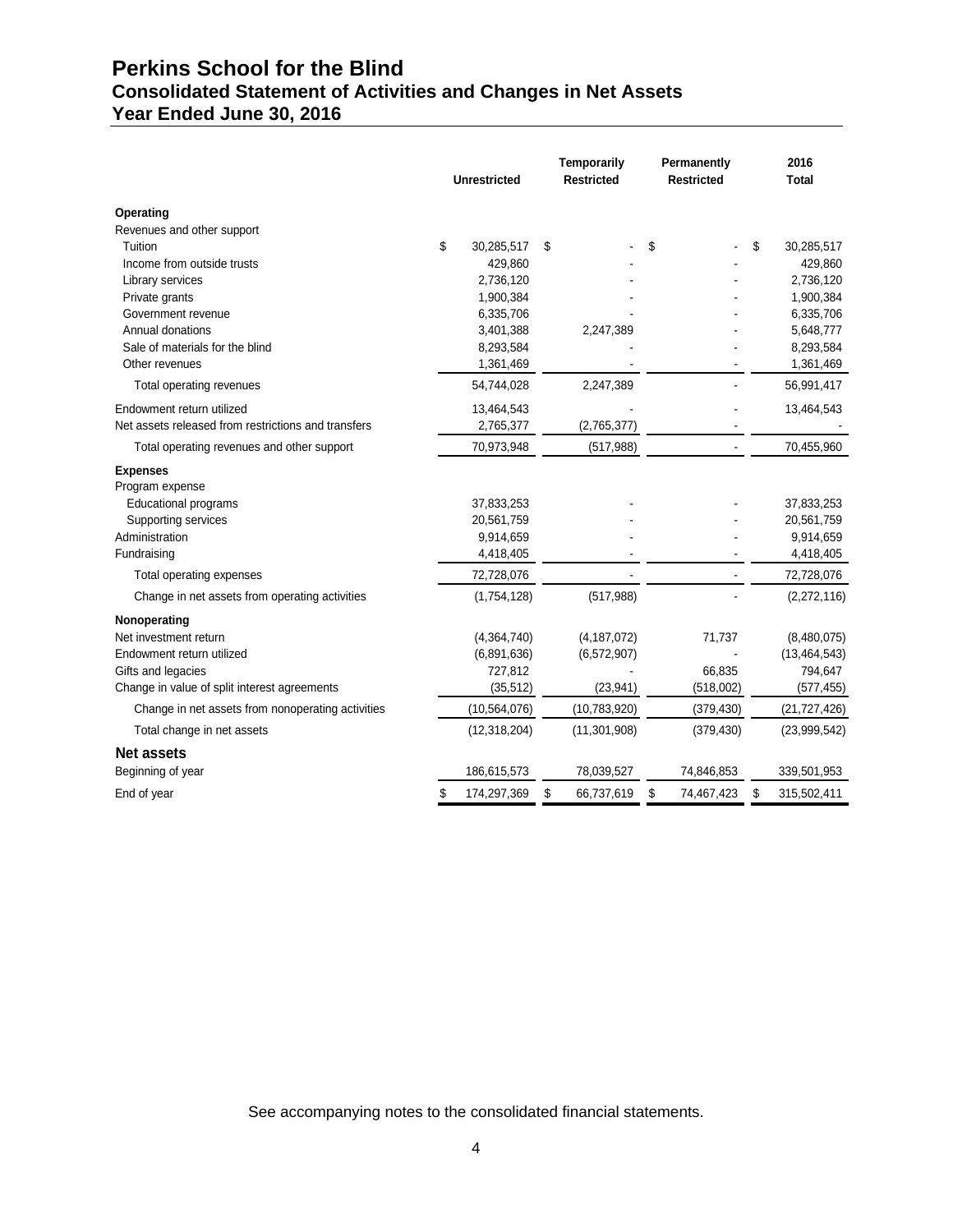# **Perkins School for the Blind Consolidated Statement of Activities and Changes in Net Assets**

**Year Ended June 30, 2015** 

|                                                     | <b>Unrestricted</b> | <b>Temporarily</b><br><b>Restricted</b> | Permanently<br><b>Restricted</b> | 2015<br><b>Total</b> |
|-----------------------------------------------------|---------------------|-----------------------------------------|----------------------------------|----------------------|
| Operating                                           |                     |                                         |                                  |                      |
| Revenues and other support                          |                     |                                         |                                  |                      |
| Tuition                                             | \$<br>30,335,064    | \$                                      | \$                               | \$<br>30,335,064     |
| Income from outside trusts                          | 448,757             |                                         |                                  | 448,757              |
| Library services                                    | 2,678,797           |                                         |                                  | 2,678,797            |
| Private grants                                      | 1,915,137           |                                         |                                  | 1,915,137            |
| Government revenue                                  | 6,880,640           |                                         |                                  | 6,880,640            |
| Annual donations                                    | 3,366,880           | 2,568,932                               |                                  | 5,935,812            |
| Sale of materials for the blind                     | 8,449,306           |                                         |                                  | 8,449,306            |
| Other revenues                                      | 1,113,874           |                                         |                                  | 1,113,874            |
| Total operating revenues                            | 55,188,455          | 2,568,932                               |                                  | 57,757,387           |
| Endowment return utilized                           | 12,479,987          |                                         |                                  | 12,479,987           |
| Net assets released from restrictions and transfers | 1,834,966           | (1,834,966)                             |                                  |                      |
| Total operating revenues and other support          | 69,503,408          | 733,966                                 |                                  | 70,237,374           |
| <b>Expenses</b><br>Program expense                  |                     |                                         |                                  |                      |
| Educational programs                                | 37,225,605          |                                         |                                  | 37,225,605           |
| Supporting services                                 | 21,580,296          |                                         |                                  | 21,580,296           |
| Administration                                      | 9,645,854           |                                         |                                  | 9,645,854            |
| Fundraising                                         | 4,163,730           |                                         |                                  | 4,163,730            |
| Total operating expenses                            | 72,615,485          |                                         |                                  | 72,615,485           |
| Change in net assets from operating activities      | (3, 112, 077)       | 733,966                                 |                                  | (2,378,111)          |
| Nonoperating                                        |                     |                                         |                                  |                      |
| Net investment return                               | 3,605,280           | 3,733,906                               | 29,187                           | 7,368,373            |
| Endowment return utilized                           | (6,452,614)         | (6,027,373)                             |                                  | (12, 479, 987)       |
| Gifts and legacies                                  | 1,916,358           |                                         | 443,765                          | 2,360,123            |
| Change in value of split interest agreements        | (143, 699)          | (41, 889)                               | 472,231                          | 286,643              |
| Change in net assets from nonoperating activities   | (1,074,675)         | (2,335,356)                             | 945,183                          | (2,464,848)          |
| Total change in net assets                          | (4, 186, 752)       | (1,601,390)                             | 945,183                          | (4,842,959)          |
| <b>Net assets</b>                                   |                     |                                         |                                  |                      |
| Beginning of year                                   | 190,802,325         | 79,640,917                              | 73,901,670                       | 344,344,912          |
| End of year                                         | \$<br>186,615,573   | \$<br>78,039,527                        | \$<br>74,846,853                 | \$<br>339,501,953    |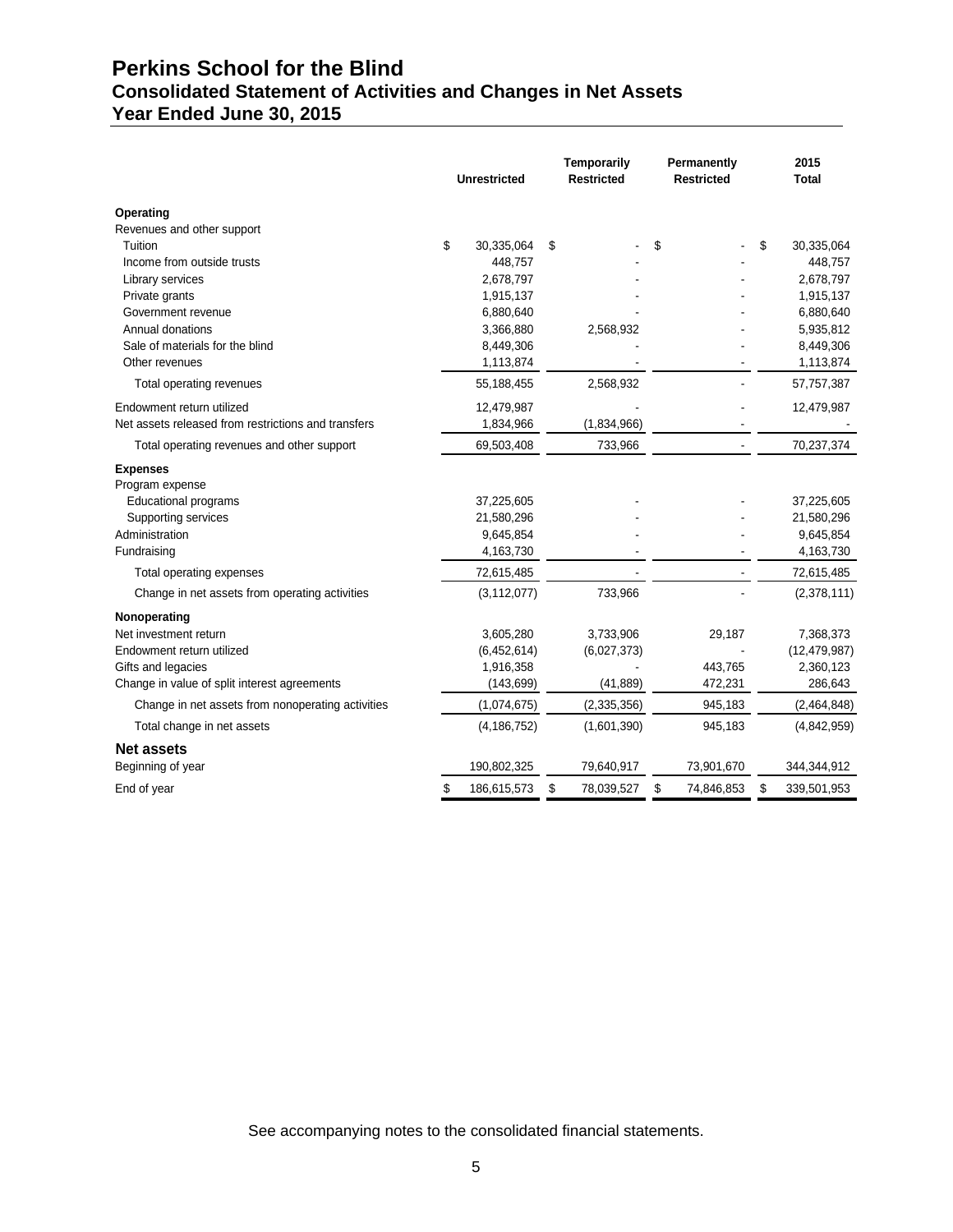# **Perkins School for the Blind Consolidated Statements of Functional Expenses Years Ended June 30, 2016 and 2015**

|                                                     | Program        |                |                    | 2016             |
|-----------------------------------------------------|----------------|----------------|--------------------|------------------|
| Year End June 30, 2016                              | <b>Expense</b> | Administration | <b>Fundraising</b> | Total            |
| <b>Employee Compensation &amp; Related Benefits</b> | 36.455.960     | 5.958.872      | 2.307.695          | 44,722,527       |
| Occupancy                                           | 3.344.036      | 698.911        | 261.948            | 4,304,895        |
| Other Programs/ Operating Expenses                  | 9,923,611      | 319.989        | 261.640            | 10,505,240       |
| <b>Subcontract Expense</b>                          | 793,949        | $\blacksquare$ |                    | 793,949          |
| Direct Administrative Expense                       | 3,309,598      | 2,412,582      | 1.158.054          | 6,880,234        |
| Other Expense                                       | 162.872        | 7.871          | 375.133            | 545.876          |
| Depreciation                                        | 4,404,986      | 516,434        | 53,935             | 4,975,355        |
| <b>Total Expense</b>                                | 58.395.012     | 9.914.659      | \$<br>4.418.405    | \$<br>72,728,076 |

|                                                     | Program        |                |                    | 2015             |
|-----------------------------------------------------|----------------|----------------|--------------------|------------------|
| Year End June 30, 2015                              | <b>Expense</b> | Administration | <b>Fundraising</b> | <b>Total</b>     |
| <b>Employee Compensation &amp; Related Benefits</b> | 35,863,439     | 5,691,927      | 2.351.964          | 43,907,330       |
| Occupancy                                           | 4,277,296      | 797.668        | 279.183            | 5,354,147        |
| Other Programs/ Operating Expenses                  | 10.198.449     | 296.005        | 267.724            | 10,762,178       |
| <b>Subcontract Expense</b>                          | 1,396,771      | $\blacksquare$ |                    | 1,396,771        |
| Direct Administrative Expense                       | 2,547,713      | 2,359,347      | 1.211.001          | 6,118,061        |
| Other Expense                                       | 126.335        | 7.888          | 488                | 134,711          |
| Depreciation                                        | 4,395,898      | 493,019        | 53,370             | 4,942,287        |
| <b>Total Expense</b>                                | 58.805.901     | 9.645.854      | 4,163,730          | \$<br>72,615,485 |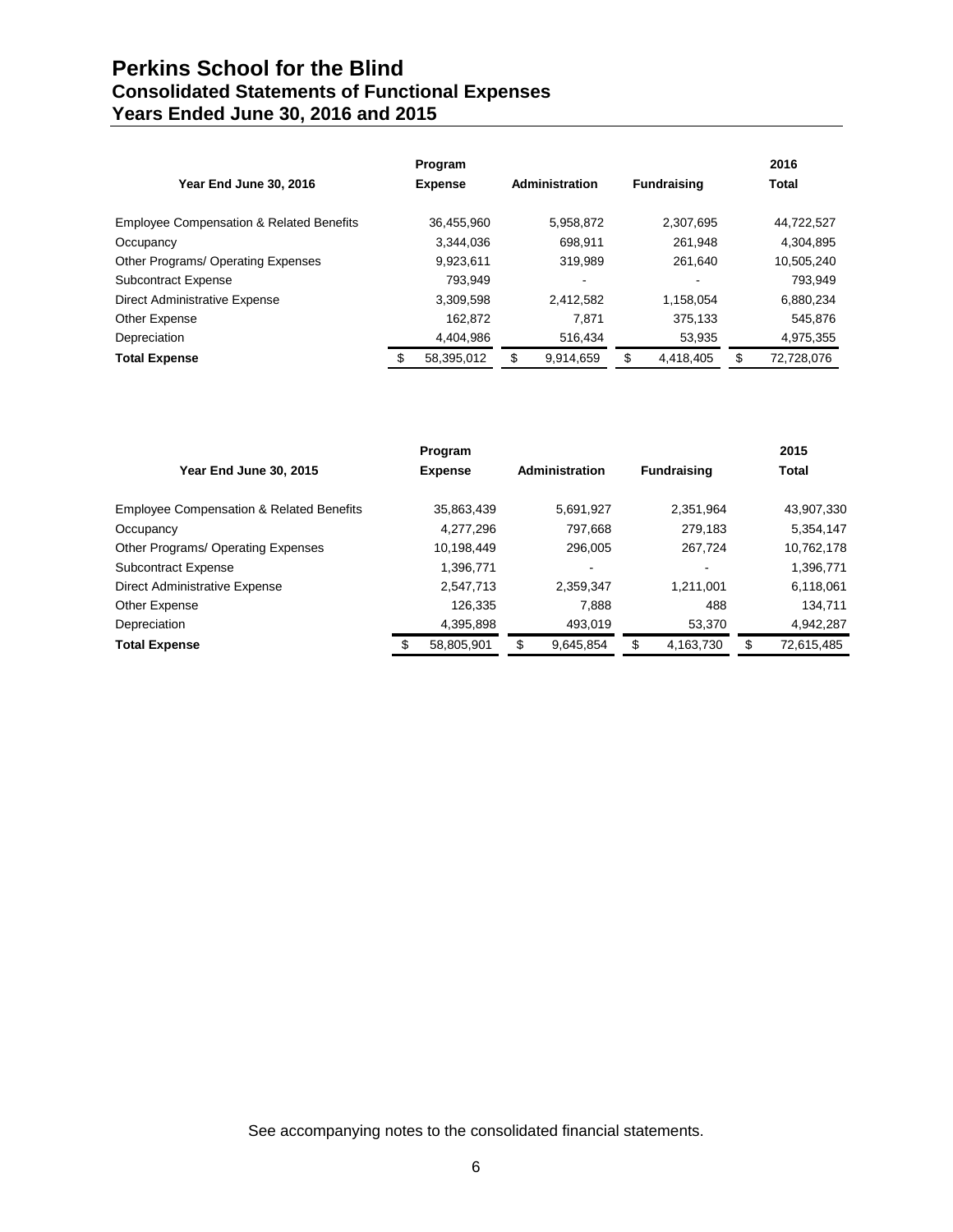## **Perkins School for the Blind Consolidated Statements of Cash Flows Years Ended June 30, 2016 and 2015**

|                                                            | 2016               |      | 2015           |
|------------------------------------------------------------|--------------------|------|----------------|
| Cash flows from operating activities                       |                    |      |                |
| Change in net assets                                       | \$<br>(23,999,542) | \$   | (4,842,959)    |
| Adjustments to reconcile change in net assets to           |                    |      |                |
| net cash used in operations                                |                    |      |                |
| Depreciation expense                                       | 4,975,355          |      | 4,942,287      |
| <b>Contributed securities</b>                              | (219,069)          |      | (60, 889)      |
| Contributions restricted for long-term investment          | (66, 835)          |      | (443, 765)     |
| Interest and dividends restricted for long-term investment | (19, 594)          |      | (28,083)       |
| Realized investment (gains) loss                           | (4,960,206)        |      | 153,912        |
| Unrealized investment loss (gains)                         | 14,999,882         |      | (5,325,102)    |
| Change in value of assets held by outside trusts           | 532,802            |      | (528, 188)     |
| Change in operating assets and liabilities:                |                    |      |                |
| Accounts receivable                                        | (338, 502)         |      | (244, 736)     |
| Grants receivable                                          | 379,108            |      | (922, 749)     |
| Pledges receivable                                         | 789,086            |      | 1,213,676      |
| Prepaid and other assets                                   | (18,999)           |      | (291, 477)     |
| Inventory                                                  | (27, 762)          |      | (40, 031)      |
| Accounts payable and accrued liabilities                   | 76,850             |      | 771,324        |
| Asset retirement obligation                                | (120, 665)         |      | 73,542         |
| Net cash used in operating activities                      | (8,018,091)        |      | (5,573,238)    |
| Cash flows from investing activities                       |                    |      |                |
| Purchases of fixed assets                                  | (2, 136, 772)      |      | (2,585,794)    |
| Proceeds from sales of investments                         | 72,972,991         |      | 68,740,224     |
| Purchases of investments                                   | (65, 224, 486)     |      | (60, 510, 173) |
| Net cash provided by investing activities                  | 5,611,733          |      | 5,644,257      |
| <b>Cash flows from financing activities</b>                |                    |      |                |
| Contributions restricted for long-term investment          | 66,835             |      | 443,765        |
| Interest and dividends restricted for long-term investment | 19,594             |      | 28,083         |
| Annuity payments                                           | (128, 544)         |      | (142, 484)     |
| Payments of debt                                           | (521, 137)         |      | (549, 394)     |
| Proceeds from outside trust distribution                   | 3,410,300          |      |                |
| Net cash provided by (used in) financing activities        | 2,847,048          |      | (220, 030)     |
| Net increase (decrease) in cash                            | 440,690            |      | (149, 011)     |
| Cash                                                       |                    |      |                |
| Beginning of year                                          | 3,119,260          |      | 3,268,271      |
| End of year                                                | \$<br>3,559,950    | $\,$ | 3,119,260      |
| Supplemental data                                          |                    |      |                |
| Interest paid                                              | \$<br>781,247      | \$   | 730,738        |
| Change in accounts payable attributable to fixed assets    | (51, 406)          |      | (102, 348)     |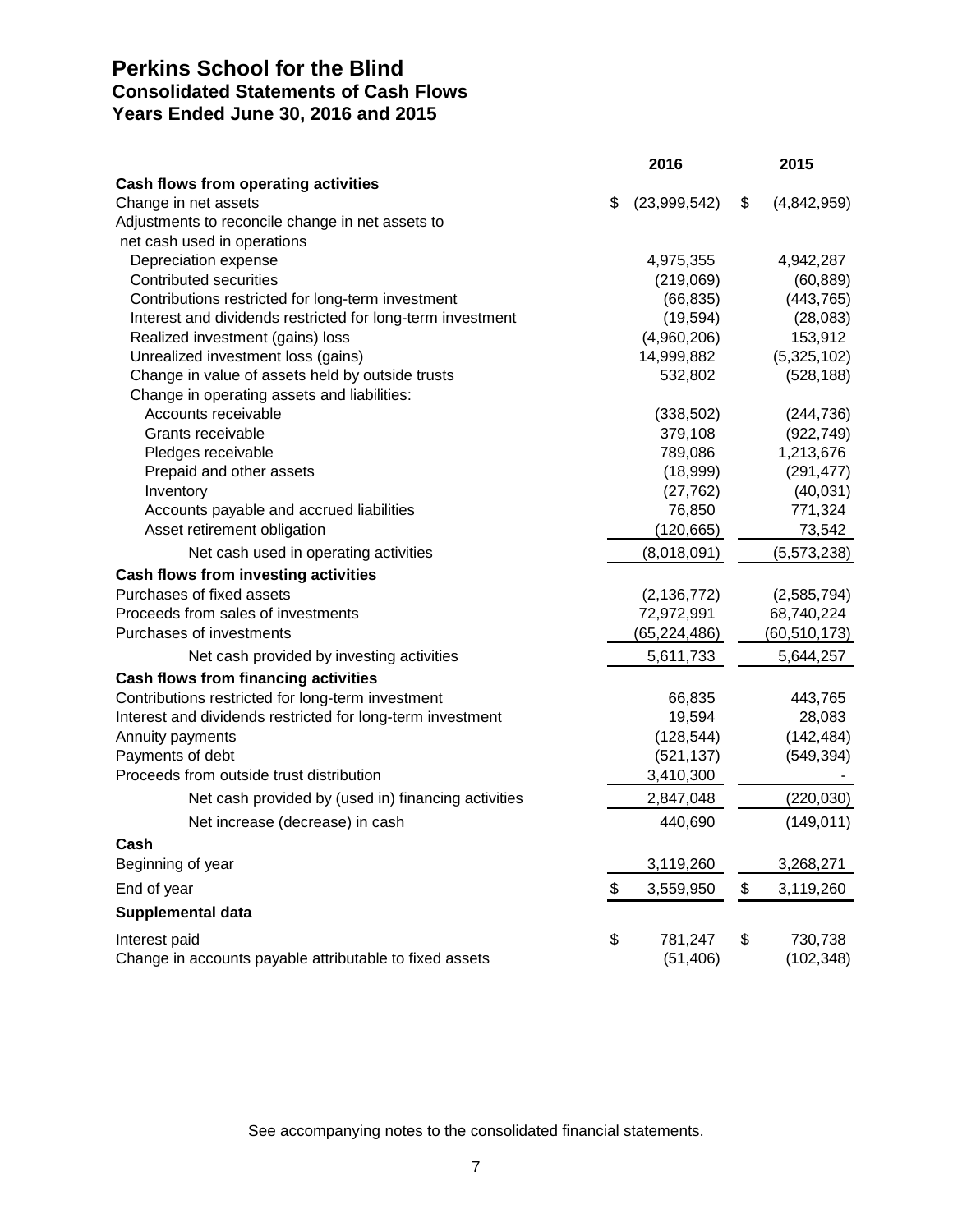#### **1. Organization**

Perkins School for the Blind (the "School") provides educational programs, services, and products to individuals who are blind, deafblind or multi-impaired, and their parents and teachers. These services include the manufacture and distribution of educational products for individuals who are blind, deafblind or multi-impaired. This manufacture and distribution of educational products is an integral part of the School's operations. The School's consolidated financial statements include two separate subsidiaries, referred to in Note 12 and 13, respectively: The John Milton Society for the Blind and the Kilimanjaro Blind Trust, Inc.

#### **2. Summary of Significant Accounting Policies**

#### **(a) Basis of Presentation**

The consolidated financial statements have been prepared on the accrual basis of accounting in accordance with U.S. generally accepted accounting principles and present net assets and revenues, expenses, and gains and losses based on the existence or absence of donor-imposed restrictions. Accordingly, net assets and changes in net assets are classified as follows:

#### *Unrestricted*

Net assets that are not subject to donor-imposed stipulations and available for general operations of the School. Unrestricted net assets may be designated for specific purposes by action of the Board of Trustees, including to function as endowment.

#### *Temporarily Restricted*

Net assets subject to donor-imposed stipulations as to the timing of their availability or use for a particular purpose. Investment returns on donor-restricted endowment funds are classified as changes in temporarily restricted net assets and are generally available for appropriation to support operational needs in accordance with the School's endowment spending guideline and any restrictions on use imposed by donors.

#### *Permanently Restricted*

Net assets subject to donor-imposed stipulations that they be maintained permanently by the School. The School classifies the following portions of donor-restricted endowment funds as permanently restricted net assets: (a) the original value of assets contributed to permanently restricted net assets, (b) subsequent contributions to such funds valued at the date of contribution, and (c) reinvested earnings on permanent endowment when specified by the donor.

#### **(b) Revenues**

Revenues are reported as increases in unrestricted net assets unless their use is limited by donorimposed restrictions or by law in which case they are reported as increases in temporarily or permanently restricted net assets. Expirations of temporary restrictions are reflected in the statement of activities as net assets released from restrictions. Net realized gains (losses) from the sale or other disposition of investments and the change in unrealized appreciation (depreciation) of investments are reported as revenue in unrestricted net assets, unless use of these gains is restricted by donor-imposed stipulations or by law. Expenses are reported as decreases in unrestricted net assets.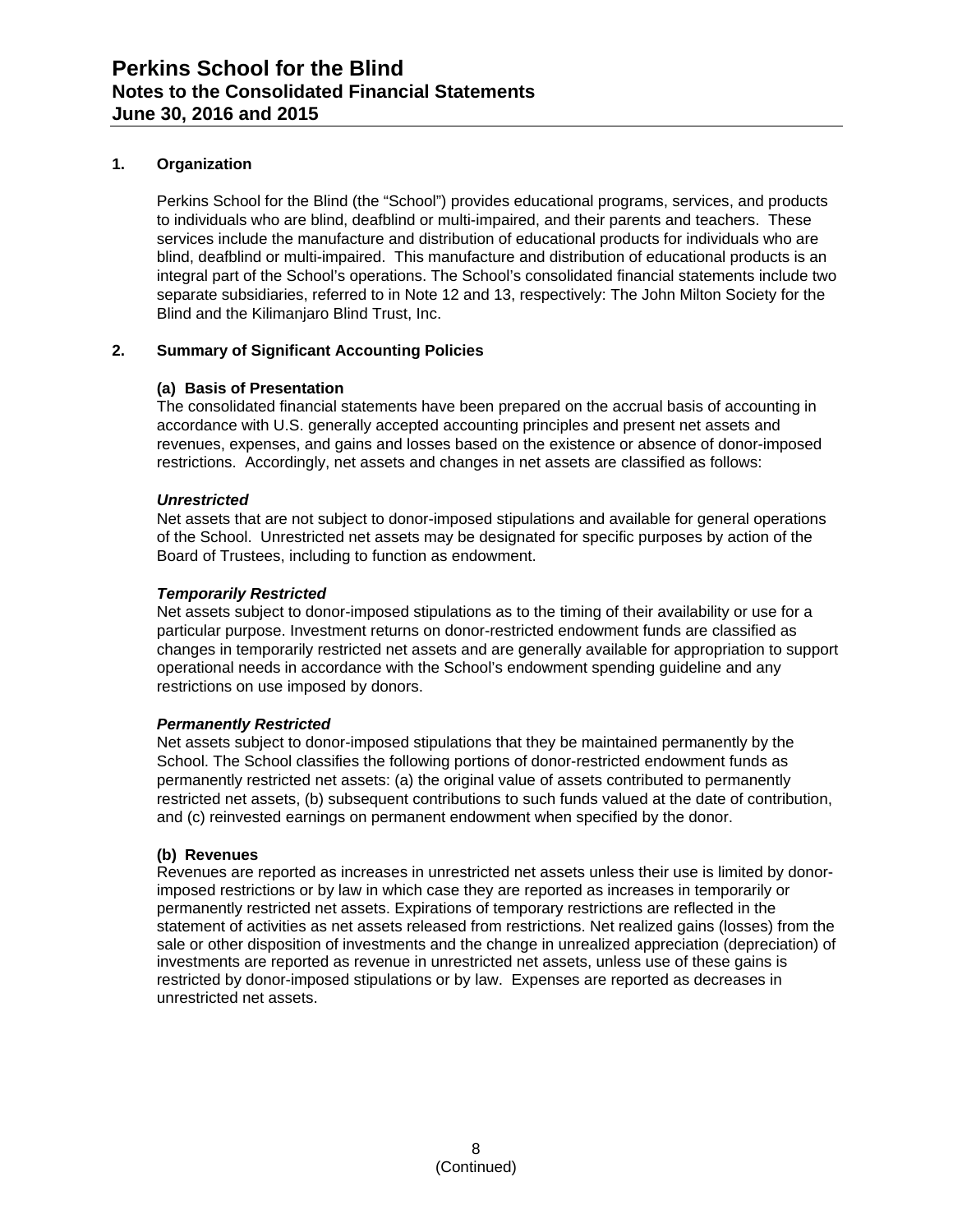Contributions, including assets held by outside trusts and unconditional pledges, are recognized as revenues in the period received. Conditional promises to give are not recorded until they become unconditional, that is when the conditions on which they depend are substantially met.

Contributions of land, buildings and equipment without donor stipulations concerning the use of such long-lived assets are reported as unrestricted revenues. Contributions of cash or other assets which a donor has stipulated be used to acquire land, building and equipment are reported as temporarily restricted revenues. The temporary restrictions are considered to be released at the time such long-lived assets are placed in service.

Revenues associated with contracts and grants are recognized as the related costs are incurred. Expenses consist of direct costs incurred and related indirect costs as reimbursed under the terms and conditions of such agreements.

#### **Donated Services**

Revenues and expenses include the value of donated services which otherwise would have been performed by salaried personnel. The total donated services were valued at \$593,237 and \$600,262 in 2016 and 2015, respectively, and are classified as unrestricted revenue.

#### **Tuition Revenue**

The School receives tuition income from state and local agencies including cities and towns in the Commonwealth of Massachusetts based on established rates. These cities and towns are partially dependent on the Commonwealth of Massachusetts to provide sufficient local aid to assist them in supporting such educational programs. Tuition revenue is received from the following sources:

|                               | 2016       | 2015       |
|-------------------------------|------------|------------|
| Commonwealth of Massachusetts | \$<br>۰.   | 25.025     |
| Massachusetts local agencies  | 20,653,482 | 19,850,573 |
| Out of state agencies         | 9,474,786  | 10,244,493 |
| Private payers                | 157.249    | 214,973    |
| Tuition revenue               | 30,285,517 | 30,335,064 |

The School defines tuition revenue as the funds earned for providing educational and other services to students who attend the School. Evidence of these arrangements exists in the form of signed contracts that the School has with each student's city/town and State agency. Services are considered rendered each day the student attends school. The School is allowed to consider services rendered even on days when students are absent, up to twenty school days in a row. After twenty school days, the School can no longer consider services rendered from that point forward until the student returns to school, at which point the School can resume considering services provided. The School's price to the student is determined in accordance with the daily rates set each year by the Massachusetts Operational Services Division (MA OSD). In some instances, the School has certain partial day rates or individualized extended day rates approved by the MA OSD and these rates are in the aforementioned contract with the student's city/town and State agency.

#### **(c) Expenses**

Educational program expenses include expenses for education and services to individuals who are blind, deafblind or multi-impaired, severely impaired, early intervention and their parents and teachers. Supporting services expenses include expenses for the manufacture and distribution of educational products as well as for the library, outreach services, and certain grant expenses.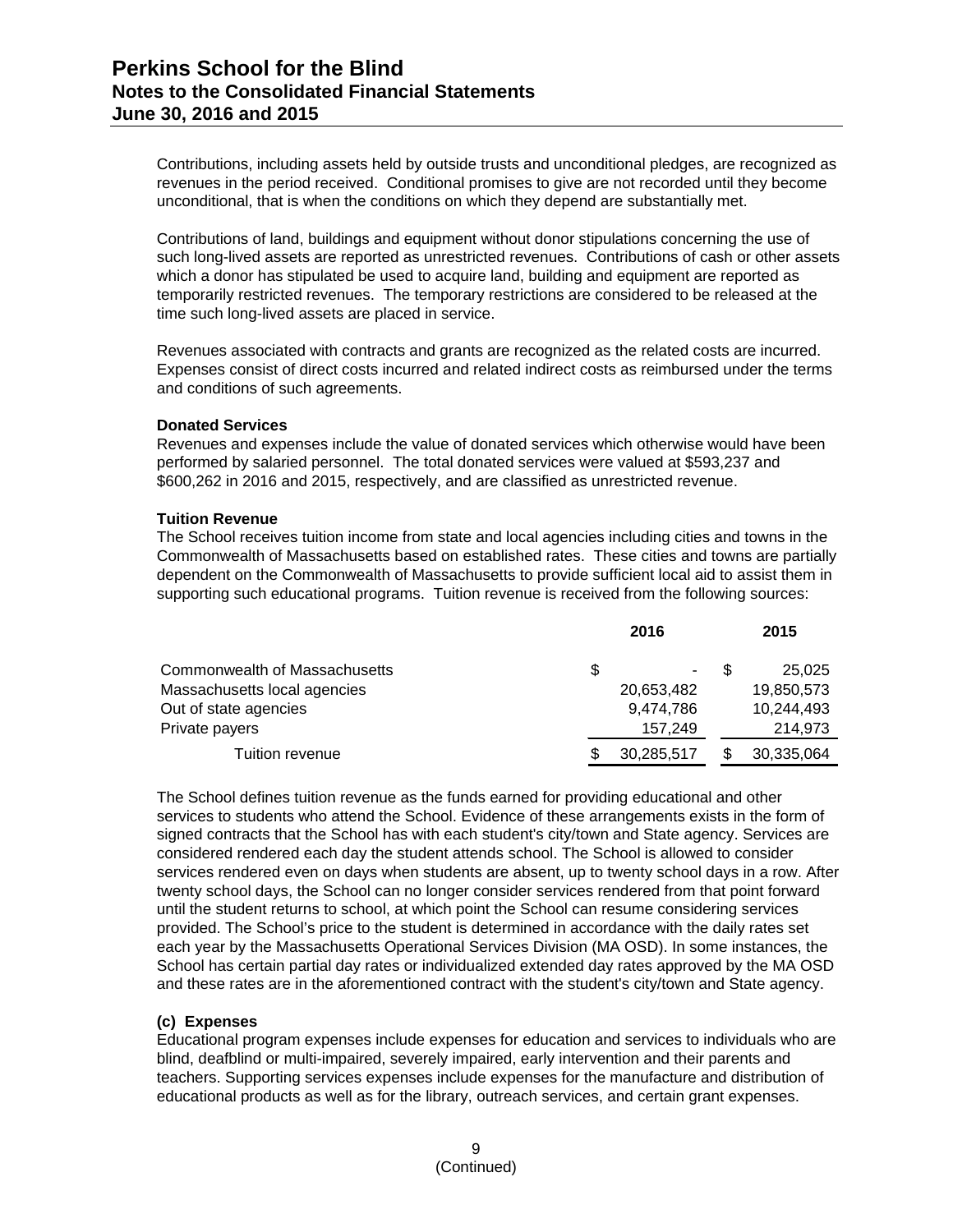#### **(d) Functional Allocation of Expenses**

The School used several different methods to allocate costs to its programs, administrative, supporting services and fundraising functions. Time and expense reports and after-the-fact determinations of effort were used to distribute salary and wage expenses. Other expenses were allocated using one of the following bases: salary and wages; student full-time equivalents; square footage, or some other appropriate base.

#### **(e) Nonoperating Activities**

The consolidated statements of activities report the changes in net assets from operating and nonoperating activities. Nonoperating activities include gifts and legacies, net investment income, an offset for endowment return appropriated for operating activities, changes in value of split interests, and other nonoperating revenues, if applicable, during the year. Nonoperating activities are classified as unrestricted, temporarily restricted or permanently restricted. To the extent the restrictions on temporarily restricted gifts and legacies are not met within the year, they are classified as temporarily restricted. Subsequently, as the restrictions are met and used for operations, they are reclassified as net assets released from restrictions on the consolidated statements of activities. All other activity is classified as operating activities.

#### **(f) Cash and Cash Equivalents**

The School maintains its cash at one financial institution. The School maintains its cash in deposit accounts which, at times, may exceed federally insured limits. The School has not experienced any losses in such accounts. The School believes it is not exposed to any significant credit risk on cash. Cash equivalents consist of short-term highly liquid investments with maturities of 90 days or less at date of purchase and are included in investments in the consolidated statements of financial position.

#### **(g) Fixed Assets**

Fixed assets are recorded at cost if purchased or constructed, or at fair market or appraised value on the date of donation in the case of gifts. The School has not valued its land holdings. Land is not expected to be disposed of for financial gain and therefore is not capitalized for financial statement purposes.

Depreciation expense is computed on the straight-line basis using the following useful lives:

| Automobiles                  | 5 years       |
|------------------------------|---------------|
| Furniture and equipment      | 3–7 years     |
| Machinery and equipment      | 10 years      |
| <b>Building improvements</b> | 20 years      |
| <b>Building</b>              | 27.5–40 years |

Maintenance and repairs are expensed as incurred, and improvements are capitalized. When assets are retired or disposed of, the cost and accumulated depreciation thereon are removed from the accounts, and gains or losses are included in operations.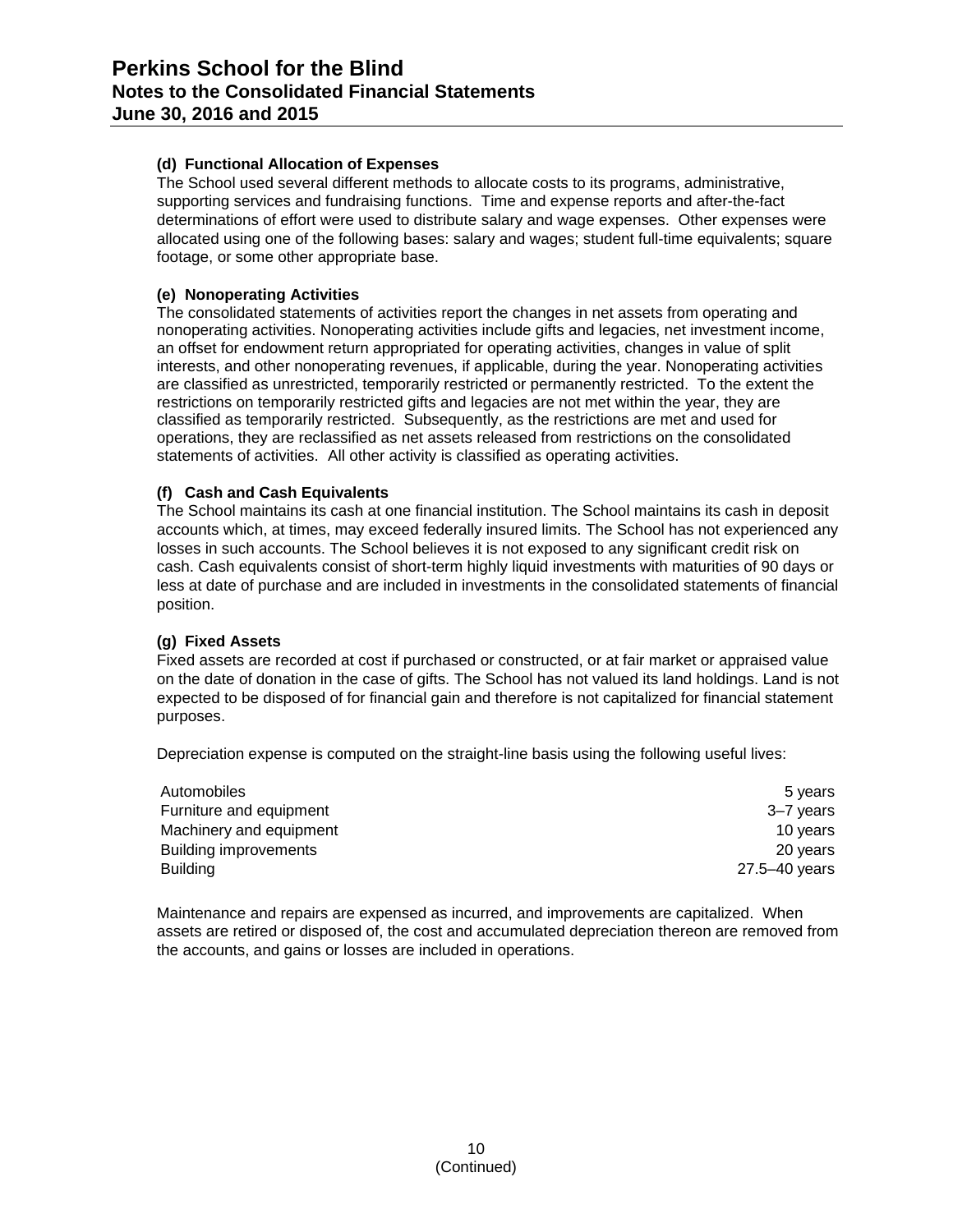#### **(h) Asset Retirement Obligations**

Asset retirement obligations ("ARO") are legal obligations associated with the retirement of long lived assets. These liabilities are initially recorded at fair value and the related asset retirement costs are capitalized by increasing the carrying amount of the related assets by the same amount as the liability. Asset retirement costs are subsequently depreciated over the useful lives of the related assets. Subsequent to the initial recognition, the School records period-to-period changes in the ARO liability resulting from the passage of time and revisions to either the timing or the amount of the original estimate of undiscounted cash flows and as ARO liabilities are settled.

#### **(i) Fair Value Measurements**

The School reports required types of assets and liabilities at fair value. Fair value represents the price that would be received upon the sale of an asset or paid upon the transfer of a liability in an orderly transaction between market participants as of the measurement date. GAAP establishes a fair value hierarchy that prioritizes inputs used to measure fair value into three levels:

Level 1 – Quoted prices (unadjusted) in active markets that are accessible at the measurement date for identical assets or liabilities.

Level 2 – Inputs other than quoted prices that are observable for the asset or liability, either directly or indirectly.

Level 3 – Unobservable inputs are used in situation in which little or no market data is available.

The fair value hierarchy gives the highest priority to Level 1 inputs and the lowest priority to Level 3 inputs. The School utilizes the valuation techniques that maximizes the use of observable inputs and minimizes the use of unobservable inputs to the extent possible. Transfers between categories occur when there is an event that changes the inputs used to measure the fair value of an asset or liability. Transfers between fair value categories are recognized at the end of the reporting period.

#### **(j) Assets Held by Outside Trusts**

Assets Held by Outside Trusts include split interest agreements and perpetual trusts which are held by external trustees, as specified by the donors, and are reported by the School at fair value. Trust income is distributed at least annually to the School in accordance with the terms of the trusts and is recorded as income. Changes in fair value of the trusts are recorded as increase or decreases to temporarily and permanently restricted net assets depending on the nature of the restriction. The outside trusts are all classified in Level 3 in the fair value hierarchy because they are held by the trustees in perpetuity.

The following table present activity for the years ended June 30, 2016 and 2015 for assets held by outside trusts that are classified in Level 3 of the fair value hierarchy:

|                           | 2016        | 2015       |
|---------------------------|-------------|------------|
| Fair value, beginning     | 12,788,820  | 12,260,632 |
| Unrealized (losses) gains | (532, 802)  | 528,188    |
| Distributions received    | (3,410,300) |            |
| Fair value, ending        | 8,845,718   | 12,788,820 |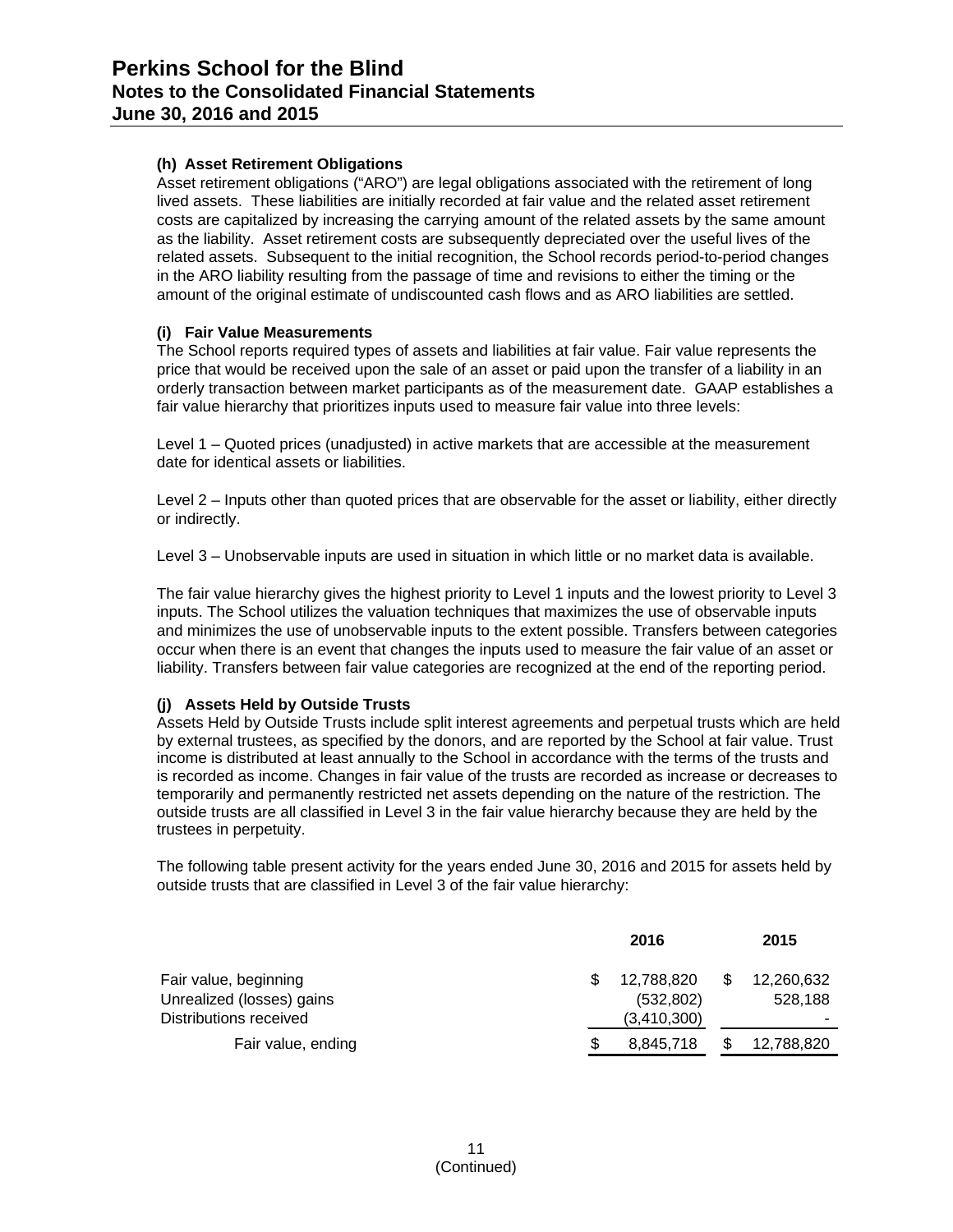#### **(k) Use of Estimates**

The preparation of financial statements in conformity with U.S. generally accepted accounting principles requires management to make estimates and assumptions that affect the reported amounts of assets and liabilities and disclosure of contingent assets and liabilities at the date of the financial statements and the reported amounts of revenues and expenses during the reporting period. Estimates are used in the allowances for doubtful accounts and reserve for inventory excess and obsolescence. Actual results could differ from those estimates.

#### **(l) Tax Status**

The School is a tax-exempt organization as described under Section 501(c)(3) of the Internal Revenue Code (IRC) and is generally exempt from federal and state income taxes under Section 501(a) of the IRC and applicable state laws. The School believes it has no significant uncertain tax positions.

#### **(m) Recently Issued Accounting Standards**

Effective in 2016, the School retrospectively adopted the provisions of ASU No. 2015-07, Fair Value Measurement: Disclosures for Investments in Certain Entities that Calculate Net Asset Value per Share (or its Equivalent) (ASU 2015-07). Among other things, ASU 2015-07 removes the requirement to classify within the fair value hierarchy table in Levels 2 or 3 investments in certain funds measured at net asset value (NAV) as a practical expedient to estimate fair value. The ASU also requires that any NAV-measured investments excluded from the fair value hierarchy table be summarized as an adjustment to the table so that total investments can be reconciled to the balance sheet. The adoption resulted only in changes to the School's investment disclosures. As a result of the adoption, the June 30, 2015 fair value hierarchy table was restated to reflect the removal of NAV-measured investments aggregating \$115,547,681 in Level 2 and \$69,492,352 in Level 3. In addition, the June 30, 2014 opening balance in the Level 3 roll forward has been restated to reflect the removal of NAV-measured investments aggregating \$72,317,387.

#### **(n) Reclassifications**

Certain 2015 information has been reclassified to conform to the 2016 presentation.

#### **3. Pledges Receivable**

Pledges receivable as of June 30, 2016 and 2015 are expected to be realized in the following time frame:

|                                           |   | 2016      |   | 2015      |
|-------------------------------------------|---|-----------|---|-----------|
| One year or less                          | S | 1,105,967 | S | 1,443,837 |
| More than one year and less than five     |   | 683,606   |   | 984,939   |
| More than five years                      |   | 5.349     |   | 10,000    |
| Less: Present value discount              |   | (18, 925) |   | (33, 693) |
| Less: Allowance for uncollectible pledges |   | (160,000) |   |           |
| Pledges receivable, net                   | S | 1,615,997 |   | 2,405,083 |

Pledges are recorded after discounting to the present value of future cash flows with discount rates ranging from 1.20% to 3.20% depending upon the anticipated pledge fulfillment date.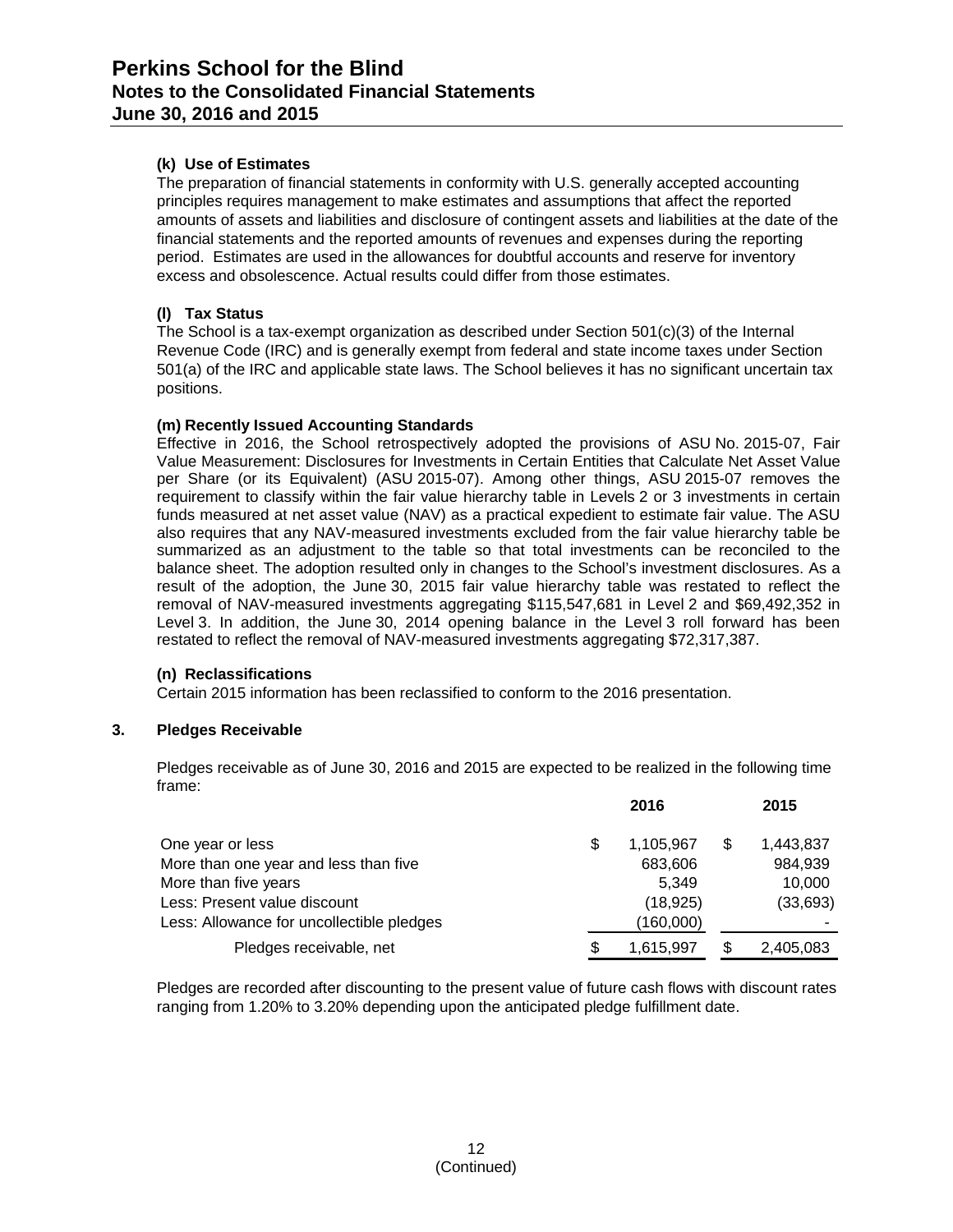#### **4. Inventory**

Inventory consists of raw materials, work in progress and finished goods related to the production of braillers, appliances and other products of the Perkins Solutions Division and are stated at the lower of cost (first-in, first-out method) or market.

The components of inventory at June 30, 2016 and 2015 include the following:

|                   |   | 2016      | 2015            |
|-------------------|---|-----------|-----------------|
| Raw material      | S | 2,035,340 | \$<br>1,852,300 |
| Work in progress  |   | 1,416,888 | 1,616,521       |
| Finished goods    |   | 1,240,500 | 1,469,631       |
| Inventory reserve |   | (40, 598) | (314,084)       |
| Net inventory     | S | 4,652,130 | \$<br>4,624,368 |

#### **5. Investments**

The investment objective of the School is to invest its assets in a prudent manner to achieve a long-term rate of return sufficient to fund a portion of its spending and to increase investment value after inflation. The School diversifies its investments among asset classes by incorporating several strategies and managers. Major investment decisions are authorized by the School's Trustee Investment Committee that oversees the School's investments.

In addition to equity and fixed income investments, the School may also hold shares or units in institutional funds and alternative investment funds involving hedged and private equity strategies. Hedged strategies involve funds whose managers have the authority to invest in various asset classes at their discretion, including the ability to invest long and short. Funds with hedged strategies generally hold securities or other financial instruments for which a ready market exists, and may include stocks, bonds and securities sold short and often require the estimation of fair values by the fund managers in the absence of readily determinable market values. Because of the inherent uncertainties of valuation, these estimated fair values may differ significantly from values that would have been used had a ready market existed, and the differences could be material. Such valuations are determined by fund managers and generally consider variables such as operating results, comparable earnings multiples, projected cash flows, recent sales prices, and other pertinent information, and may reflect discounts for the illiquid nature of certain investments held. Investments also include assets associated with gift annuities.

Investments are reported at estimated fair value. If an investment is held directly by the School and an active market with quoted prices exists, the market price of an identical security is used as the reported fair value. Reported fair values for shares in registered mutual funds are based on share prices reported by the funds as of the last business day of the fiscal year. These investments are classified in Level 1 of the fair value hierarchy. The School's interests in alternative investment funds are generally reported at net asset values (NAV) reported by fund managers, which are used as a practical expedient to estimate the fair value of the School's interests therein, unless it is probable that all or a portion of the investment will be sold for an amount different from NAV. As of June 30, 2016 and 2015, the School had no plans or intentions to sell investments at amounts different from NAV.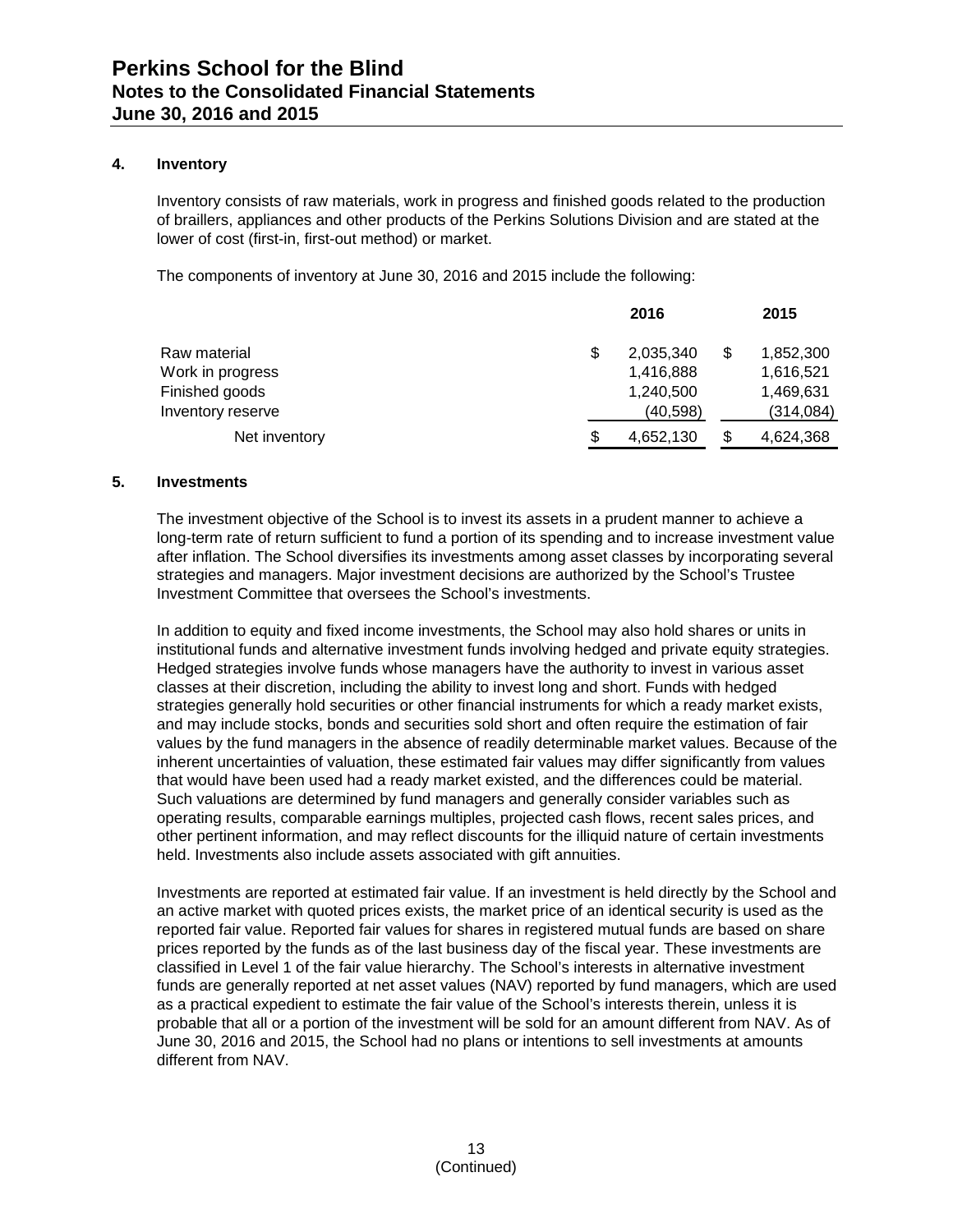The School's investments at June 30, 2016 are summarized in the following table by strategy, and as applicable their fair value hierarchy classification:

|                           | <b>NAV</b>    | Level 1         | Total<br>Fair<br>Value |
|---------------------------|---------------|-----------------|------------------------|
| <b>Investments</b>        |               |                 |                        |
| Cash and cash equivalents | \$            | 11,762,301<br>S | 11,762,301<br>S        |
| International bond funds  | 12,114,875    | 9.748.340       | 21,863,215             |
| Domestic equity           |               | 52,633,673      | 52,633,673             |
| International equity      |               | 15,989,861      | 15,989,861             |
| Real assets               | 6,747,006     | 357,644         | 7,104,650              |
| Private equity            | 47,065,740    |                 | 47,065,740             |
| Hedge                     | 101,677,724   |                 | 101,677,724            |
| Total investments         | \$167,605,345 | 90,491,819      | \$258,097,164          |

The School's investments at June 30, 2015 are summarized in the following table by strategy, and as applicable their fair value hierarchy classification:

|                           | <b>NAV</b>    | Level 1          | <b>Total</b><br>Fair<br>Value |
|---------------------------|---------------|------------------|-------------------------------|
| <b>Investments</b>        |               |                  |                               |
| Cash and cash equivalents | \$            | \$.<br>7.302.095 | \$.<br>7.302.095              |
| International bond funds  | 11,255,133    | 10.514.774       | 21,769,907                    |
| Domestic equity           |               | 51,293,351       | 51,293,351                    |
| International equity      |               | 18,202,355       | 18,202,355                    |
| Real assets               | 10,354,649    | 3,313,668        | 13,668,317                    |
| Private equity            | 47,823,892    |                  | 47,823,892                    |
| Hedge                     | 115,606,359   |                  | 115,606,359                   |
| <b>Total investments</b>  | \$185,040,033 | 90,626,243       | \$275,666,276                 |

The methods described above may produce a fair value calculation that may not be indicative of net realizable value or reflective of future fair values. Furthermore, while the School believes its valuation methods are appropriate and consistent with other market participants, the use of different methodologies or assumptions to determine the fair value of certain financial instruments could result in a different estimate of fair value at the reporting date.

For purposes of recording realized and unrealized gains and losses, the cost of securities sold is determined on a specific identification basis.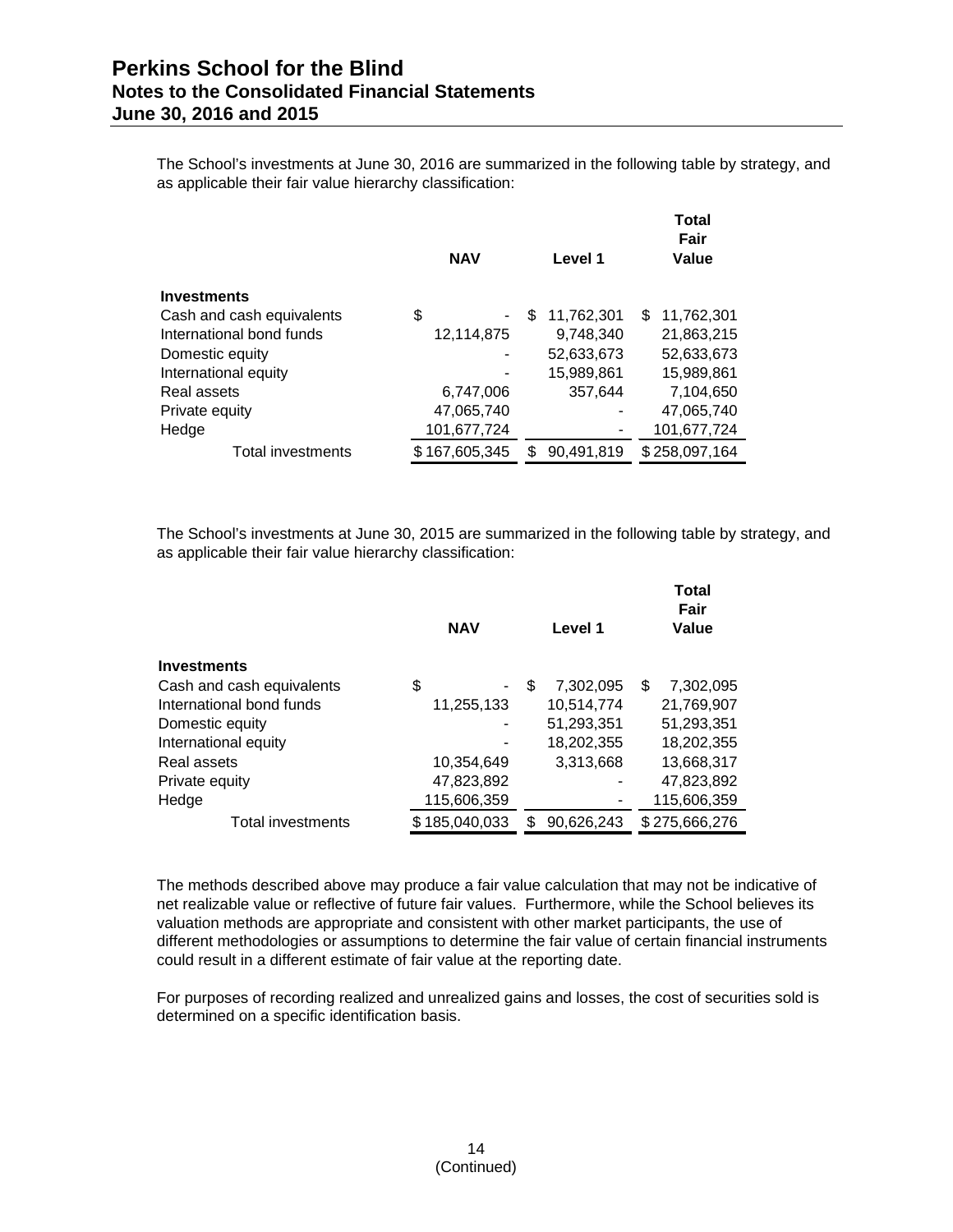| The following table represents liquidity information for investments as of June 30, 2016: |  |  |
|-------------------------------------------------------------------------------------------|--|--|
|                                                                                           |  |  |

| <b>Redemption Terms</b>   |   | Daily      |    | <b>Monthly</b> |  | Quarterly                |  | Semi-Annual              |    | Annual                   |    | <b>Illiguid</b>          | Total<br><b>Investments</b> |             |
|---------------------------|---|------------|----|----------------|--|--------------------------|--|--------------------------|----|--------------------------|----|--------------------------|-----------------------------|-------------|
| Cash and cash equivalents | S | 11.762.301 | S  |                |  | $\overline{\phantom{a}}$ |  | $\overline{\phantom{a}}$ | S  | $\overline{\phantom{a}}$ | S  | $\overline{\phantom{a}}$ | S                           | 11,762,301  |
| International bond funds  |   | 9.748.340  |    | 12,114,875     |  | $\overline{\phantom{a}}$ |  | ٠                        |    |                          |    |                          |                             | 21,863,215  |
| Domestic equity           |   | 52,633,673 |    |                |  | ۰                        |  | $\overline{\phantom{a}}$ |    |                          |    |                          |                             | 52,633,673  |
| International equity      |   | 15,989,861 |    |                |  |                          |  | $\overline{\phantom{a}}$ |    |                          |    |                          |                             | 15,989,861  |
| Real assets               |   | 357,644    |    |                |  | $\overline{\phantom{a}}$ |  | $\overline{\phantom{a}}$ |    |                          |    | 6.747.006                |                             | 7,104,650   |
| Private equity            |   |            |    | 22,979,173     |  |                          |  | $\overline{\phantom{a}}$ |    |                          |    | 24,086,567               |                             | 47,065,740  |
| Hedge                     |   |            |    |                |  | 76,308,078               |  | 12,754,853               |    | 12,614,793               |    |                          |                             | 101,677,724 |
| Total                     |   | 90,491,819 | ß. | 35,094,048     |  | 76,308,078               |  | 12,754,853               | S. | 12,614,793               | £. | 30,833,573               |                             | 258,097,164 |

The following table represents liquidity information for investments as of June 30, 2015:

| <b>Redemption Terms</b>   | <b>Daily</b><br><b>Monthly</b><br>Quarterly |            | Semi-Annual |            |                          | Annual |                          | <b>Illiguid</b> | <b>Total</b><br><b>Investments</b> |   |            |   |             |
|---------------------------|---------------------------------------------|------------|-------------|------------|--------------------------|--------|--------------------------|-----------------|------------------------------------|---|------------|---|-------------|
| Cash and cash equivalents |                                             | 7.302.095  | S           |            | \$                       | \$     | $\blacksquare$           | J               |                                    | S |            | S | 7.302.095   |
| International bond funds  |                                             | 10,514,774 |             | 11,255,133 | $\overline{\phantom{a}}$ |        | $\overline{\phantom{a}}$ |                 | ۰                                  |   | ٠          |   | 21,769,907  |
| Domestic equity           |                                             | 51,293,351 |             | ٠          | ٠                        |        | $\overline{\phantom{a}}$ |                 |                                    |   | ٠          |   | 51,293,351  |
| International equity      |                                             | 18.202.355 |             | ۰          | ٠                        |        | $\overline{\phantom{a}}$ |                 |                                    |   | ۰.         |   | 18,202,355  |
| Real assets               |                                             | 3,313,668  |             |            | $\blacksquare$           |        | $\overline{\phantom{a}}$ |                 |                                    |   | 10,354,649 |   | 13,668,317  |
| Private equity            |                                             | ٠          |             | 25,142,798 | $\overline{\phantom{a}}$ |        | $\overline{\phantom{a}}$ |                 |                                    |   | 22,681,094 |   | 47,823,892  |
| Hedge                     |                                             |            |             |            | 91,867,759               |        | 11,407,023               |                 | 12,331,577                         |   |            |   | 115,606,359 |
| Total                     |                                             | 90,626,243 |             | 36,397,931 | 91.867.759               | \$     | 11,407,023               |                 | 12,331,577                         |   | 33,035,743 |   | 275,666,276 |

#### **Commitments**

In connection with the investments in certain limited partnership agreements, the School has an additional \$11,529,501 and \$8,065,401 committed for calls as of June 30, 2016 and 2015, respectively that are scheduled to be funded over a number of years.

The School may have exposure to derivative financial instruments through its mutual fund investments and alternative investments. Derivatives, such as forward foreign currency and future contracts, are used by the funds, at the discretion of the investment managers, to hedge against risk.

As of June 30, 2016 and 2015 investment returns were as follows:

|                                       |     | 2016         |      | 2015       |
|---------------------------------------|-----|--------------|------|------------|
| <b>Investment return</b>              |     |              |      |            |
| Net change in unrealized appreciation | SS. | (14,999,882) | - \$ | 5,325,102  |
| Net realized gains (losses)           |     | 4.960.206    |      | (153, 912) |
| Interest and dividends                |     | 1,559,601    |      | 2,197,183  |
| Net investment return                 |     | (8,480,075)  |      | 7,368,373  |

Net investment return is net of investment management fees of \$2,338,693 and \$3,249,090 for fiscal years 2016 and 2015, respectively.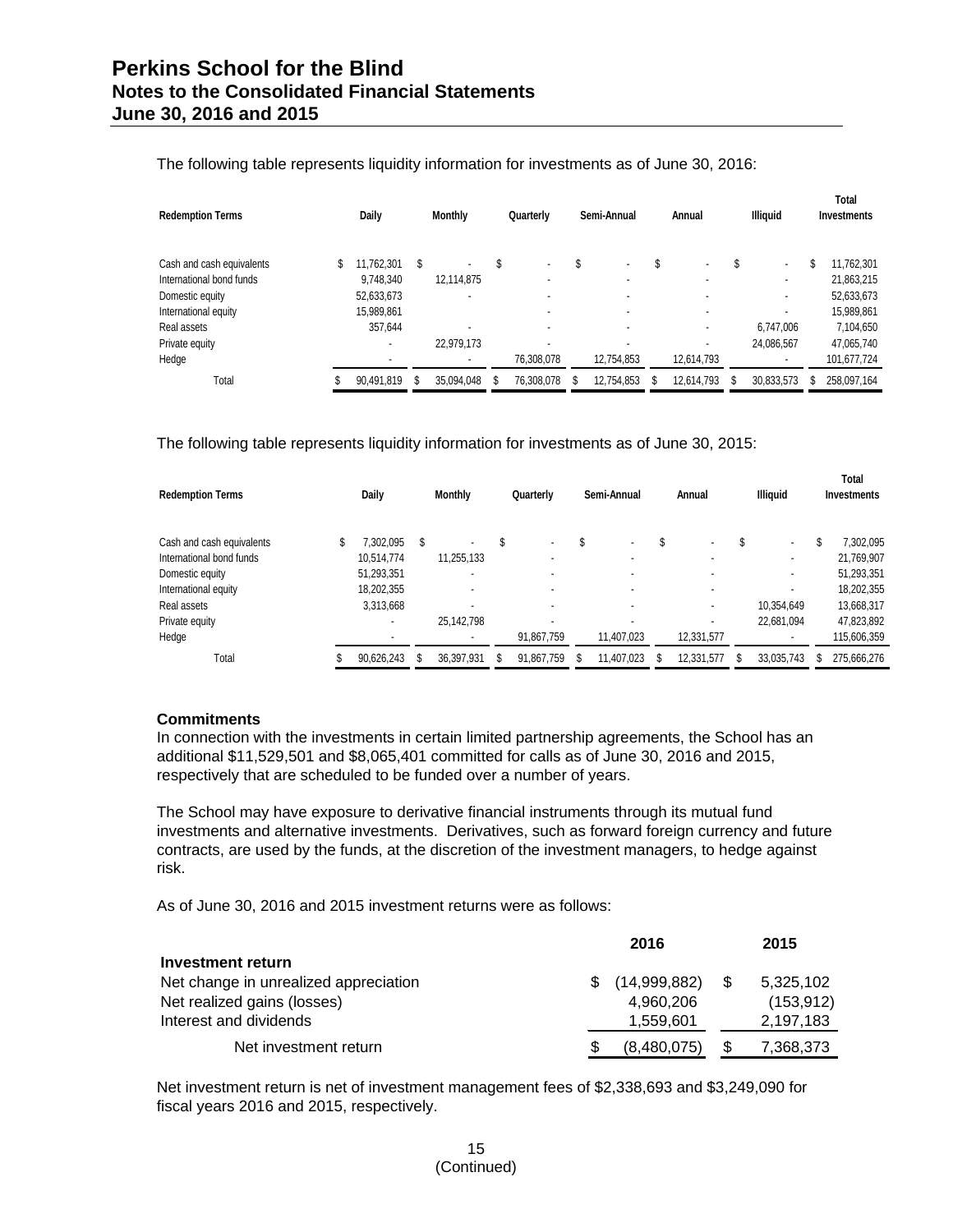#### **6. Net Assets**

#### *(a) Temporarily Restricted Net Assets*

The composition of temporarily restricted net assets as of June 30 is as follows:

|                                                  |     | 2016       |      | 2015       |
|--------------------------------------------------|-----|------------|------|------------|
| Restricted contributions for endowment           | \$. | 1,859,757  | - \$ | 1,859,757  |
| Unspent net endowment return and term endowments |     | 59,060,717 |      | 69,820,696 |
| Restricted annual gifts                          |     | 3,734,447  |      | 3,792,377  |
| Contributions receivable, net                    |     | 1,539,647  |      | 2,010,419  |
| Funds held in outside trusts                     |     | 543,051    |      | 556,278    |
| Total temporarily restricted net assets          | \$. | 66,737,619 |      | 78,039,527 |

#### (b) *Permanently Restricted Net Assets*

The composition of permanently restricted net assets as of June 30 is as follows:

|                                         |    | 2016       |      | 2015       |
|-----------------------------------------|----|------------|------|------------|
| Donor-restricted endowment funds        | £. | 66.164.756 | - \$ | 62,316,147 |
| Contributions receivable, net           |    |            |      | 298.164    |
| Funds held in outside trusts            |    | 8,302,667  |      | 12,232,542 |
| Total permanently restricted net assets |    | 74,467,423 |      | 74.846.853 |

#### **7. Endowment**

The School's endowment is pooled for investment purposes and consists of approximately 100 individual funds established for a variety of purposes. The endowment consists of both donor restricted endowment funds and board designated funds functioning as endowment funds (quasiendowment). The net assets associated with endowment funds, including funds designated by the Board of Trustees to function as endowments, are classified and reported based on the existence or absence of donor imposed restrictions.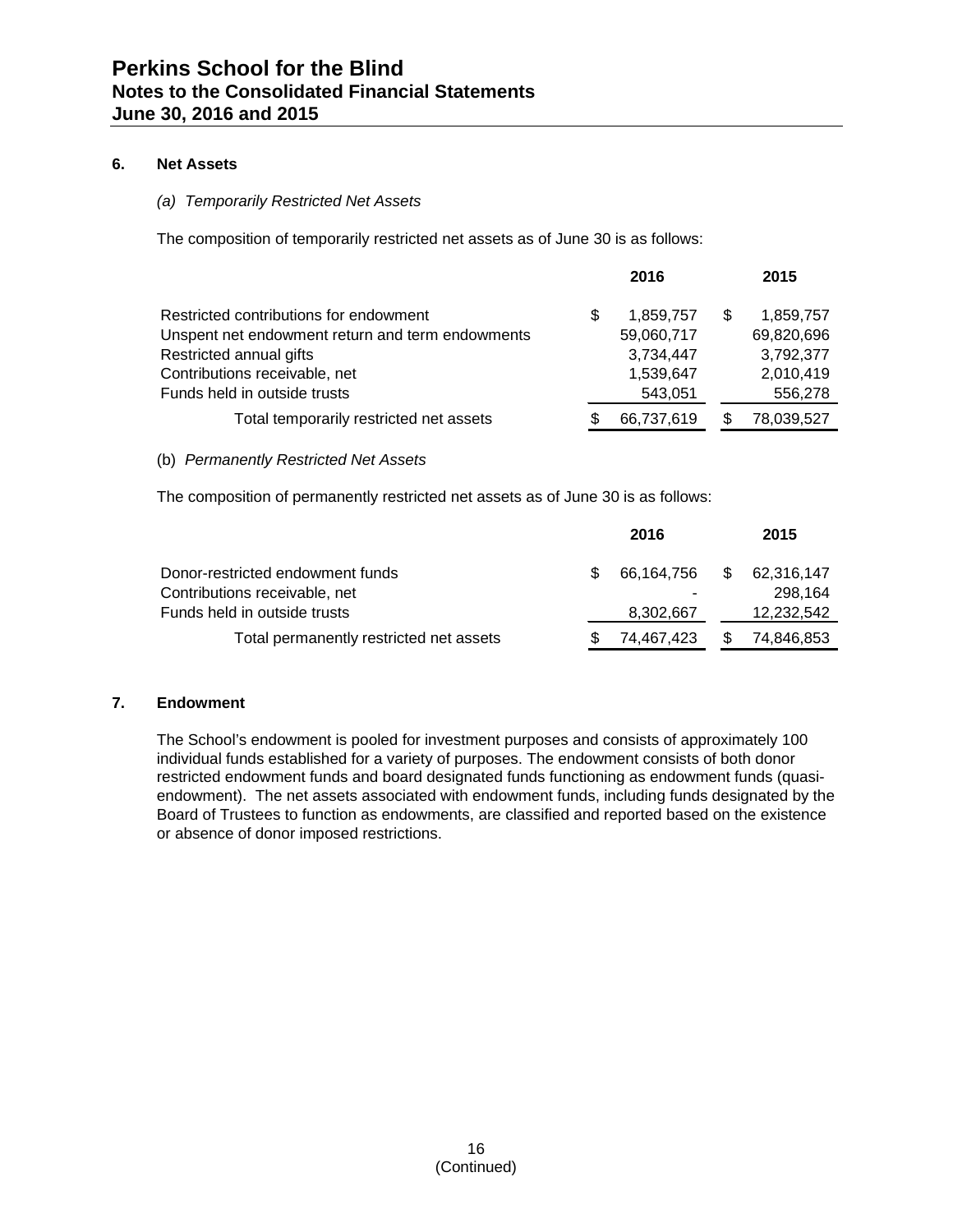The Board of Trustees of the School has interpreted the "Uniform Prudent Management of Institutional Funds Act" (UPMIFA) as requiring the preservation of the original gift as of the gift date of the donor-restricted endowment funds absent explicit donor stipulations to the contrary. As a result of this interpretation, the School classifies as permanently restricted net assets, (a) the original value of gifts donated to the permanent endowment, (b) the original value of subsequent gifts to the permanent endowment, and (c) accumulations to the permanent endowment made in accordance with the direction of the applicable donor gift instrument at the time the accumulation is added to the fund. The remaining portion of the donor-restricted endowment fund that is not classified in permanently restricted net assets is classified as temporarily restricted net assets until those amounts are appropriated for expenditure by the School in a manner consistent with the standard of prudence prescribed by UPMIFA. In accordance with UPMIFA, the School considers the following factors in making a determination to appropriate or accumulate endowment funds:

- The duration and preservation of the fund.
- The purposes of the School and the donor restricted endowment fund.
- General economic conditions.
- The possible effect of inflation and deflation.
- The expected total return from income and the appreciation of investments.
- Other resources of the School.
- The investment policies of the School.

The School had the following endowment activities during the years ended June 30, 2016 and 2015 delineated by net asset class and donor-restricted versus undesignated funds:

Endowment composition by type of fund as of June 30, 2016:

|                                              | Unrestricted |                                |     | Temporarily<br><b>Restricted</b> | <b>Permanently</b><br><b>Restricted</b> |            |    | Total                      |  |  |
|----------------------------------------------|--------------|--------------------------------|-----|----------------------------------|-----------------------------------------|------------|----|----------------------------|--|--|
| Donor restricted<br>Quasi (Board-designated) |              | $(207, 995)$ \$<br>131,219,929 |     | 60,920,474<br>-                  | - \$                                    | 66,164,756 | \$ | 126,877,235<br>131,219,929 |  |  |
| Total                                        |              | \$131,011,934                  | \$. | 60,920,474                       |                                         | 66,164,756 |    | \$ 258,097,164             |  |  |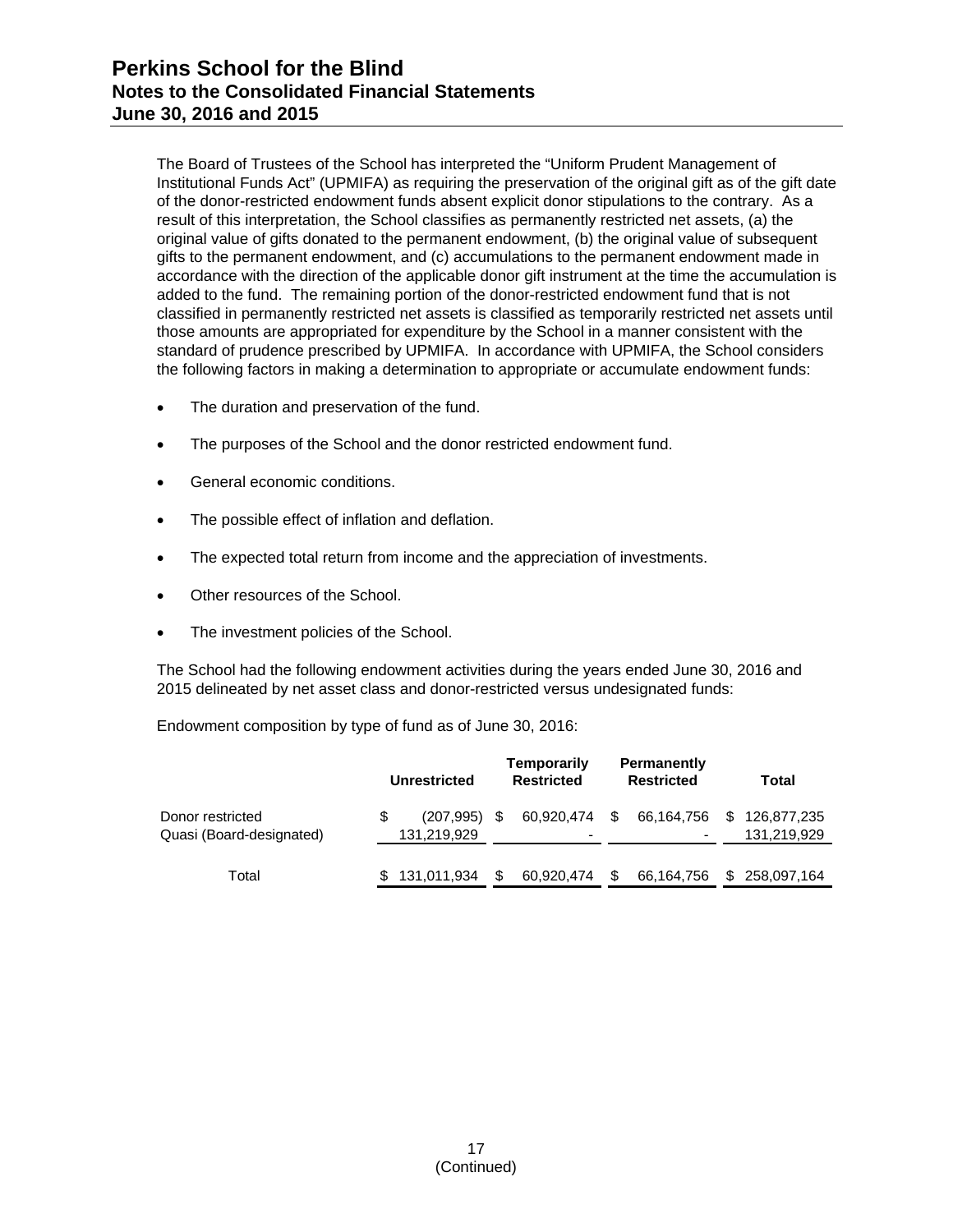Endowment composition by type of fund as of June 30, 2015:

|                                              | Unrestricted      | Temporarily<br><b>Restricted</b> | <b>Permanently</b><br><b>Restricted</b> | Total                            |
|----------------------------------------------|-------------------|----------------------------------|-----------------------------------------|----------------------------------|
| Donor restricted<br>Quasi (Board-designated) | \$<br>141,399,460 | 71.680.453<br>$-$ \$             | S<br>62,316,147<br>٠                    | 133,996,600<br>S.<br>141,399,460 |
| Total                                        | 141,399,460<br>S. | S<br>71,680,453                  | 62,316,147                              | 275,396,060<br>SS.               |

Changes in endowment for the year ended June 30, 2016 were as follows:

|                              |     | <b>Unrestricted</b> |    | <b>Temporarily</b><br><b>Restricted</b> | <b>Permanently</b><br><b>Restricted</b> |            |   | Total          |
|------------------------------|-----|---------------------|----|-----------------------------------------|-----------------------------------------|------------|---|----------------|
| Endowment at June 30, 2015   | \$. | 141,399,460         | S  | 71,680,453                              | S                                       | 62,316,147 | S | 275,396,060    |
| Net investment return        |     | (4,364,740)         |    | (4, 187, 072)                           |                                         | 71,737     |   | (8,480,075)    |
| Contributions                |     | 736,053             |    |                                         |                                         | 65,000     |   | 801,053        |
| Perpetual trust distribution |     | ۰                   |    |                                         |                                         | 3,410,300  |   | 3,410,300      |
| Transfers                    |     | 132,797             |    |                                         |                                         | 301,572    |   | 434,369        |
| Utilized in operations       |     | (6,891,636)         |    | (6, 572, 907)                           |                                         |            |   | (13, 464, 543) |
|                              |     |                     |    |                                         |                                         |            |   |                |
| Endowment at June 30, 2016   | \$  | 131,011,934         | \$ | 60,920,474                              | S                                       | 66,164,756 | S | 258,097,164    |

Changes in endowment for the year ended June 30, 2015 were as follows:

|                            |     | Unrestricted |     | <b>Temporarily</b><br><b>Restricted</b> | Permanently<br><b>Restricted</b> |            |    | Total          |
|----------------------------|-----|--------------|-----|-----------------------------------------|----------------------------------|------------|----|----------------|
| Endowment at June 30, 2014 | \$. | 142,474,135  | S   | 74,013,556                              | S                                | 60,943,866 | S  | 277,431,557    |
| Net investment return      |     | 3,605,280    |     | 3,733,906                               |                                  | 29,187     |    | 7,368,373      |
| Contributions              |     | 1,916,358    |     |                                         |                                  | 217,333    |    | 2,133,691      |
| Transfers                  |     | (143,699)    |     | (39, 636)                               |                                  | 1,125,761  |    | 942,426        |
| Utilized in operations     |     | (6,452,614)  |     | (6,027,373)                             |                                  |            |    | (12, 479, 987) |
|                            |     |              |     |                                         |                                  |            |    |                |
| Endowment at June 30, 2015 |     | 141,399,460  | \$. | 71.680.453                              | S                                | 62.316.147 | S. | 275.396.060    |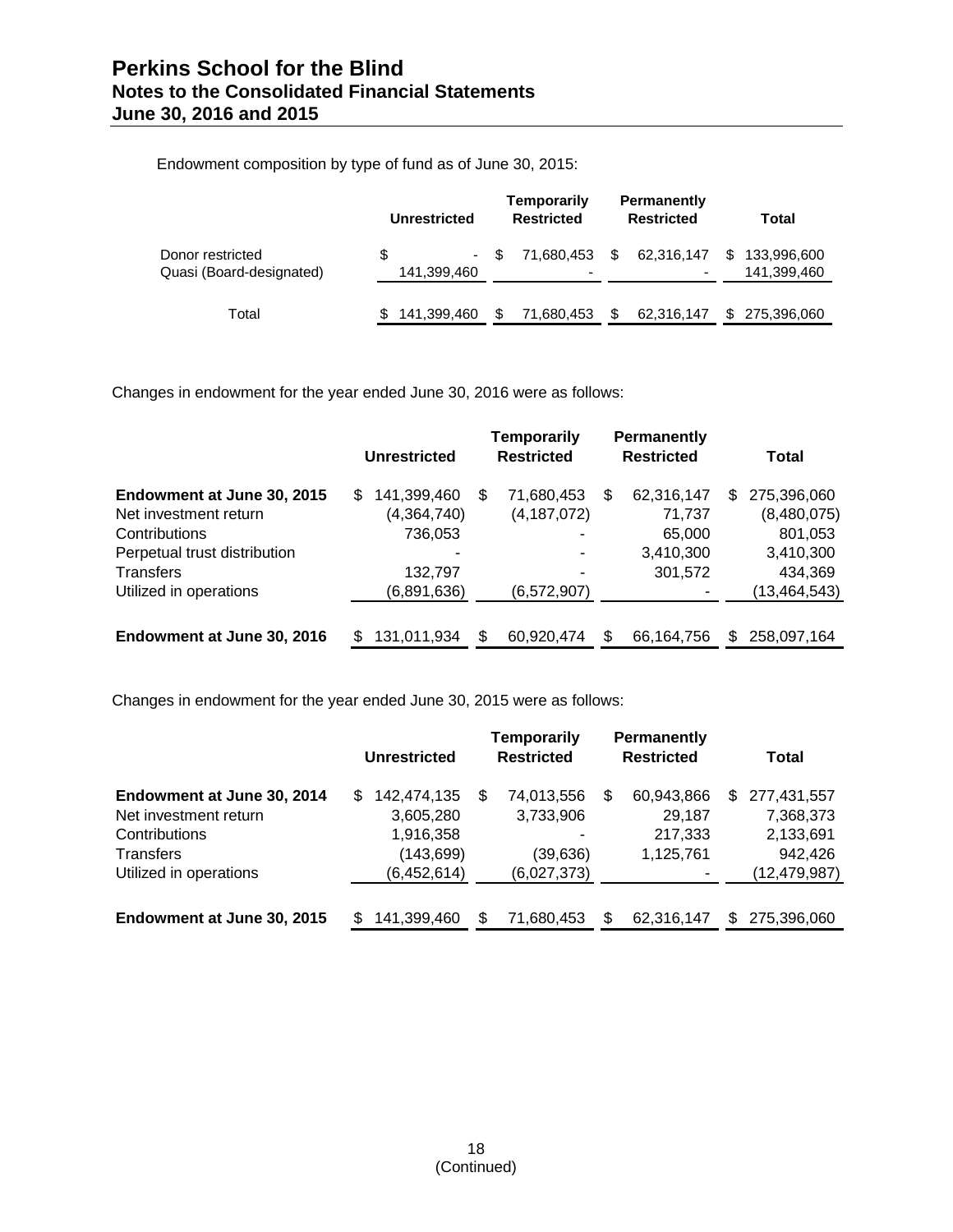#### **Endowment Funds with Deficits**

From time to time, the fair value of assets associated with individual donor-restricted endowment funds may fall below the value of the initial and subsequent donor gift amounts (deficit). When donor endowments deficits exist, they are classified as a reduction of unrestricted net assets. Deficits of this nature reported in unrestricted net assets were \$207,995 and \$0 as of June 30, 2016 and 2015, respectively. These deficits resulted from unfavorable market fluctuations.

#### **Return Objectives and Risk Parameters**

The School's endowment investment and spending activities attempt to provide a predictable stream of funding to programs supported by its endowment while seeking to maintain the purchasing power of endowment assets. Under this policy, the return objective for the endowment assets, measured over a full market cycle, shall be to maximize the return against a blended index, based on the endowment's target allocation applied to the appropriate individual benchmarks. The School expects its endowment funds over time, to provide an average rate of return of approximately 6.0 percent annually. Actual returns in any given year may vary from this amount.

#### **Strategies Employed for Achieving Investment Objectives**

To achieve its long-term rate of return objectives, the School relies on a total return strategy in which investment returns are achieved through both capital appreciation (realized and unrealized gains) and current yield (interest and dividends). The School targets a diversified asset allocation that places greater emphasis on equity-based investments to achieve its long-term objectives within prudent risk constraints.

#### **Endowment Spending Allocation**

The School invests its endowment funds and allocates the related return for expenditure. The utilization of the endowment is determined by guidelines established by the Board of Trustees of the School. For the years ended June 30, 2016 and 2015, the budgeted endowment spending allocation was 5% of the average fair value of applicable endowments over the prior 12 quarters.

#### **8. Fixed Assets**

Fixed assets consist of the following as of June 30, 2016 and 2015:

|                                | 2016             | 2015            |
|--------------------------------|------------------|-----------------|
| <b>Buildings</b>               | \$<br>59,632,186 | 59,635,186      |
| <b>Building improvements</b>   | 90,326,363       | 88,686,979      |
| Furniture and equipment        | 19,023,889       | 18,621,538      |
| Construction in progress       | 314,282          | 336,752         |
| Machinery                      | 4,299,345        | 4,230,245       |
| Automobiles                    | 1,419,132        | 1,419,132       |
|                                | 175,015,197      | 172,929,832     |
| Less: Accumulated depreciation | (108, 292, 828)  | (103,317,474)   |
|                                | \$<br>66,722,369 | 69,612,358<br>S |

Depreciation expense for the years ended June 30, 2016 and 2015 was \$4,975,355 and \$4,942,287, respectively.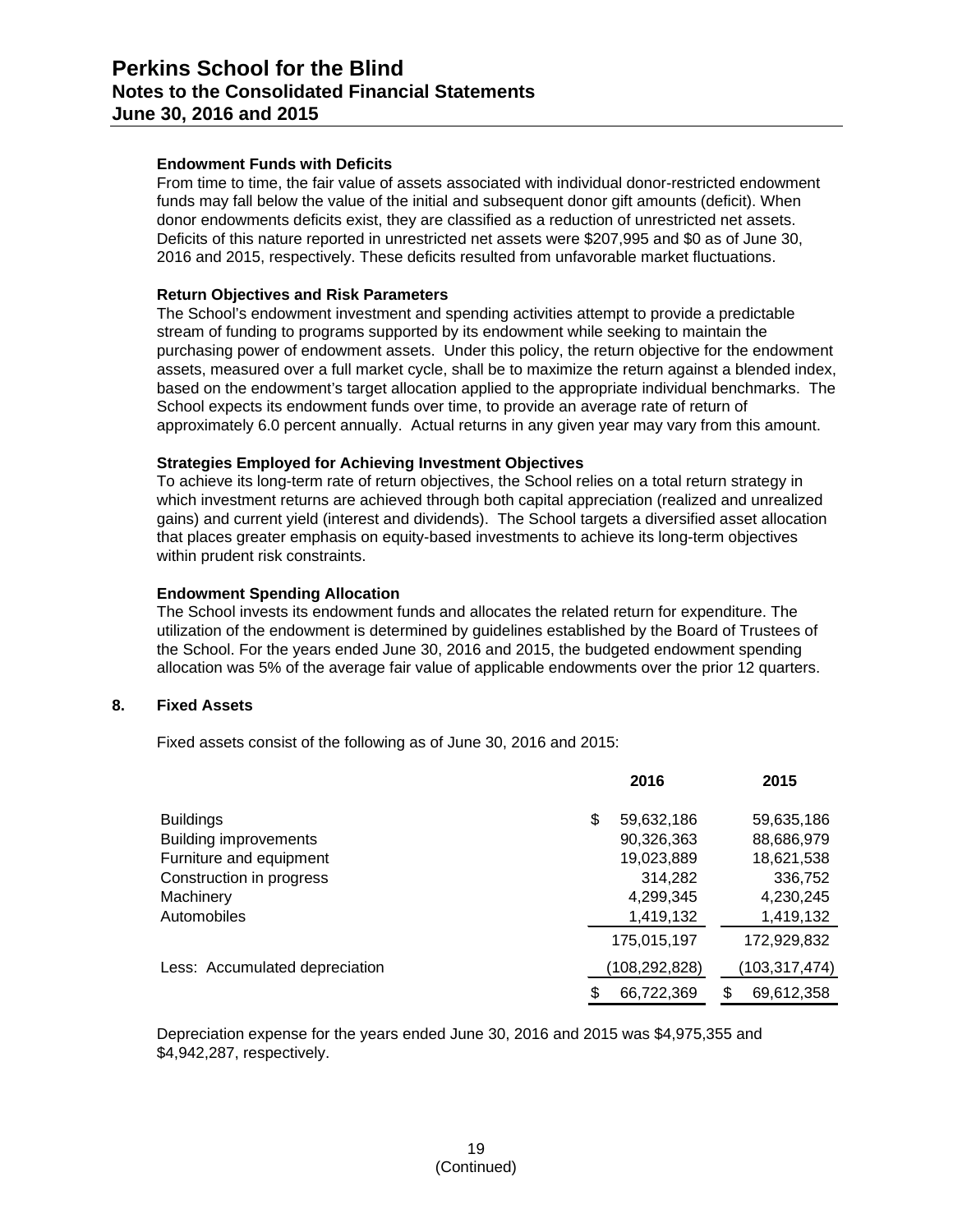#### **9. Retirement Plan**

The Retirement Plan (the "Plan") is a defined contribution plan that qualifies under code Sections 401(a), 501(a), and 404(c) of the Internal Revenue Code. The Plan has discretionary basic contributions and supplemental discretionary contributions.

Employees with a year of continuous service who work 500 or more hours qualify for the discretionary basic contributions of the Plan. Contributions are determined annually by the Board of Trustees based on a percentage of eligible gross salary. The School contributed 3.5% of eligible employees' salaries to the Plan in 2016 and 2015. Total retirement plan expense for the years ended June 30, 2016 and 2015 was \$1,031,907 and \$968,440, respectively, for the discretionary basic portion of the Plan.

The supplemental discretionary contributions of the Plan are made by the School based on employees' years of service. Total retirement plan expense under this portion of the Plan for the years ended June 30, 2016 and 2015 was \$1,287,144 and \$1,353,370, respectively.

#### **10. Bond Payable**

The Massachusetts Development Finance Agency issued \$30,000,000 in Revenue Bonds, Perkins School for the Blind Issue, Series 2010 in February, 2010. The Bondowner is TD Bank. The proceeds of the Bond were for the Lower School Project and a Central Cooling Plant.

The agreement had a 15 year term, 25 year amortization, maturing in 2035, with a fixed interest rate of 4.5%. In September 10, 2012, the Bond was amended with a fix rate of 2.774% until February 2025, at which time the bond is subject to a mandatory tender. All other terms of the original issuance remain unchanged. The School has covenants of banking relationships, liquidity ratios and reporting requirements during each year. The bank requires the School to maintain a liquidity ratio. The School has met all of its covenants at June 30, 2016 and 2015.

As of June 30, 2016 and 2015, the outstanding bond balance is \$27,427,338 and \$27,948,475, respectively. The School's principal payment obligations as of June 30, 2016 are as follows:

| Year Ended June 30,     |               |
|-------------------------|---------------|
| 2017                    | \$<br>599,366 |
| 2018                    | 627,292       |
| 2019                    | 656,518       |
| 2020                    | 683,933       |
| 2021                    | 718.971       |
| Thereafter              | 24,141,258    |
| Carrying amount of Bond | 27,427,338    |

For fiscal years 2016 and 2015 the bond interest expense was \$778,840 and \$795,457, respectively.

#### **11. Commitments and Contingencies**

**Year Ended June 30,**

The School is engaged in legal cases that have arisen in the normal course of its operations. The School believes that the outcomes of these cases will not have a material adverse effect on the financial position of the School.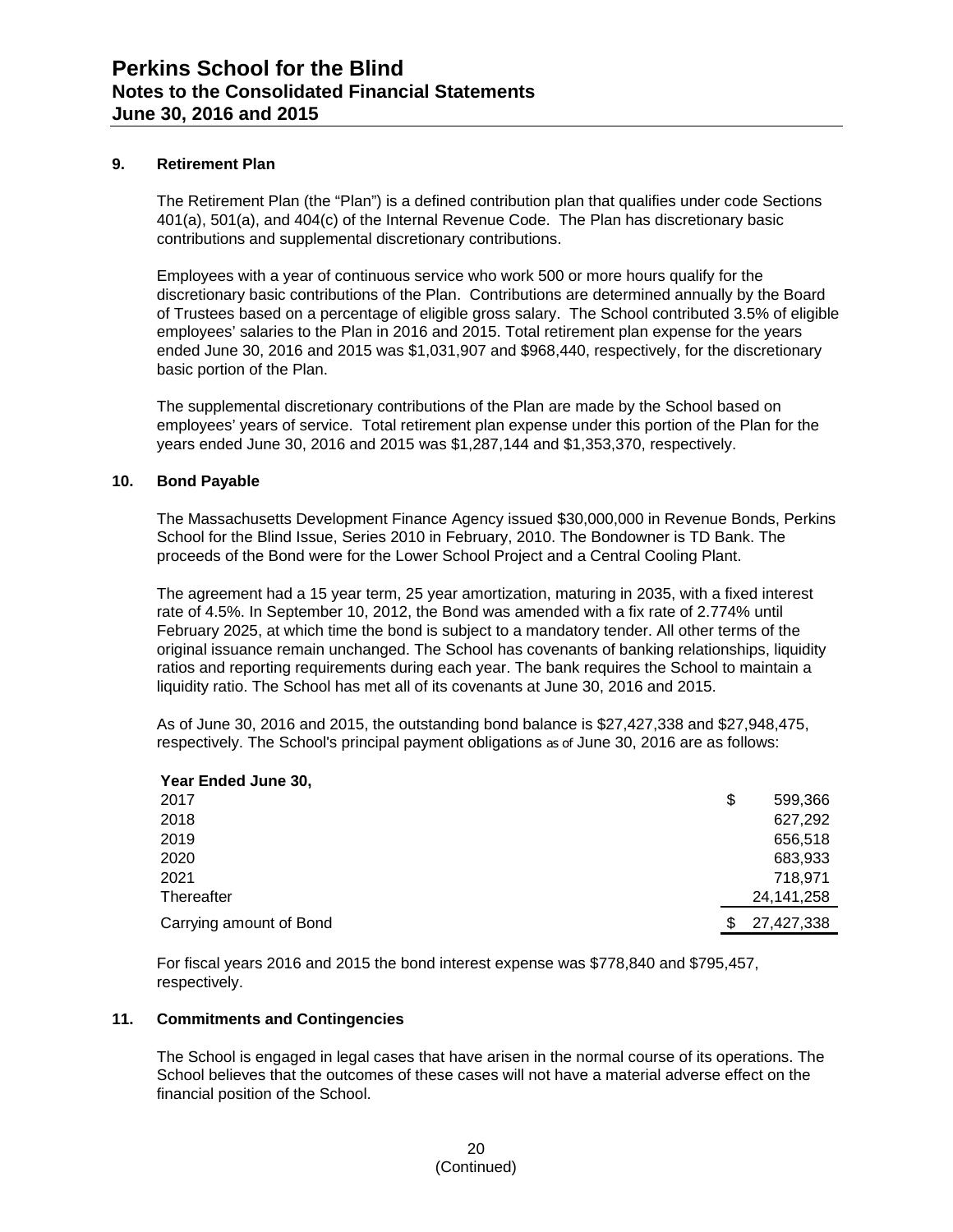#### **12. John Milton Society**

John Milton Society, a Section 501(c)(3) organization, received \$0 and \$223 related to gifts and earned \$603 and \$73 in investment returns in 2016 and 2015, respectively. The John Milton Society had expenses of \$49,606 and \$35,903 during fiscal years 2016 and 2015 and had \$683,309 and \$682,455 in net assets at June 30, 2016 and 2015, respectively. According to a New York court ruling, the John Milton Society unrestricted net assets are to be used by Perkins School for the Blind and the restricted net assets should be used for the restricted purposes originally designated by the donors. Accordingly, the assets received from the John Milton Society have been recorded as either a temporarily or permanently restricted contribution. There were no inter-company transactions during the fiscal years.

#### **13. Kilimanjaro Blind Trust, Inc.**

On December 12, 2006, the Kilimanjaro Blind Trust, Inc. was incorporated as a Section 501(c)(3) organization. Its mission is to raise funds to support Perkins School for the Blind. During the fiscal years ended June 30, 2016 and 2015, the Kilimanjaro Blind Trust raised \$2,201 and \$14,827, respectively, in gifts and pledges and incurred investment (losses) returns of \$(20,531) and \$16,325, respectively. The Trust had expenses of \$83,617 and \$297,959 in fiscal years 2016 and 2015, respectively. The Trust had \$602,032 and \$636,737 in net assets at June 30, 2016 and 2015, respectively. There were no inter-company transactions during the fiscal years.

#### **14. Related Parties**

Members of the School's Board of Trustees and senior management may, from time to time, be associated, either directly or indirectly, with companies doing business with the School. The School as a written conflict of interest policy that requires, among other things, that no member of the Board of Trustees may participate in any decision in which he or she has a material financial interest. Each Trustee is required to certify compliance with the conflict of interest policy on an annual basis as well as disclose any potential related party transactions to the audit committee. When such a relationship exists, the School requires that such transactions be conducted at arms' length with terms that are fair and reasonable to and for the benefit of the School. For senior management, the School requires annual disclosure of significant financial interests in, or governance of employment or consulting relationships with, entities doing business with the School. When such relationships exist, measures are taken to appropriately manage the actual or perceived conflict in the best interest of the School.

#### **15. UFR Surplus Revenue (Deficit) Retention (Unaudited)**

In accordance with the Commonwealth of Massachusetts' Operational Services Division regulation 808 CMR 1.03 (7), a provider of human services is allowed to retain a portion of the excess of revenues over expenses in a fiscal year (the "Surplus"). A provider may retain as its surplus up to 5% of its total revenue from the Commonwealth of Massachusetts during the fiscal year. In addition, the provider may retain a cumulative amount of surplus over a period of years not to exceed 20% of the prior year's total revenue from the Commonwealth of Massachusetts. For the years ended June 30, 2016 and 2015 the School had a deficit of (\$9,619,661) and (\$8,937,045), respectively. The cumulative amount of the deficit attributed to the surplus revenue retention policy for the years ended June 30, 2016 and 2015 was (\$130,621,272) and (\$121,001,611) respectively.